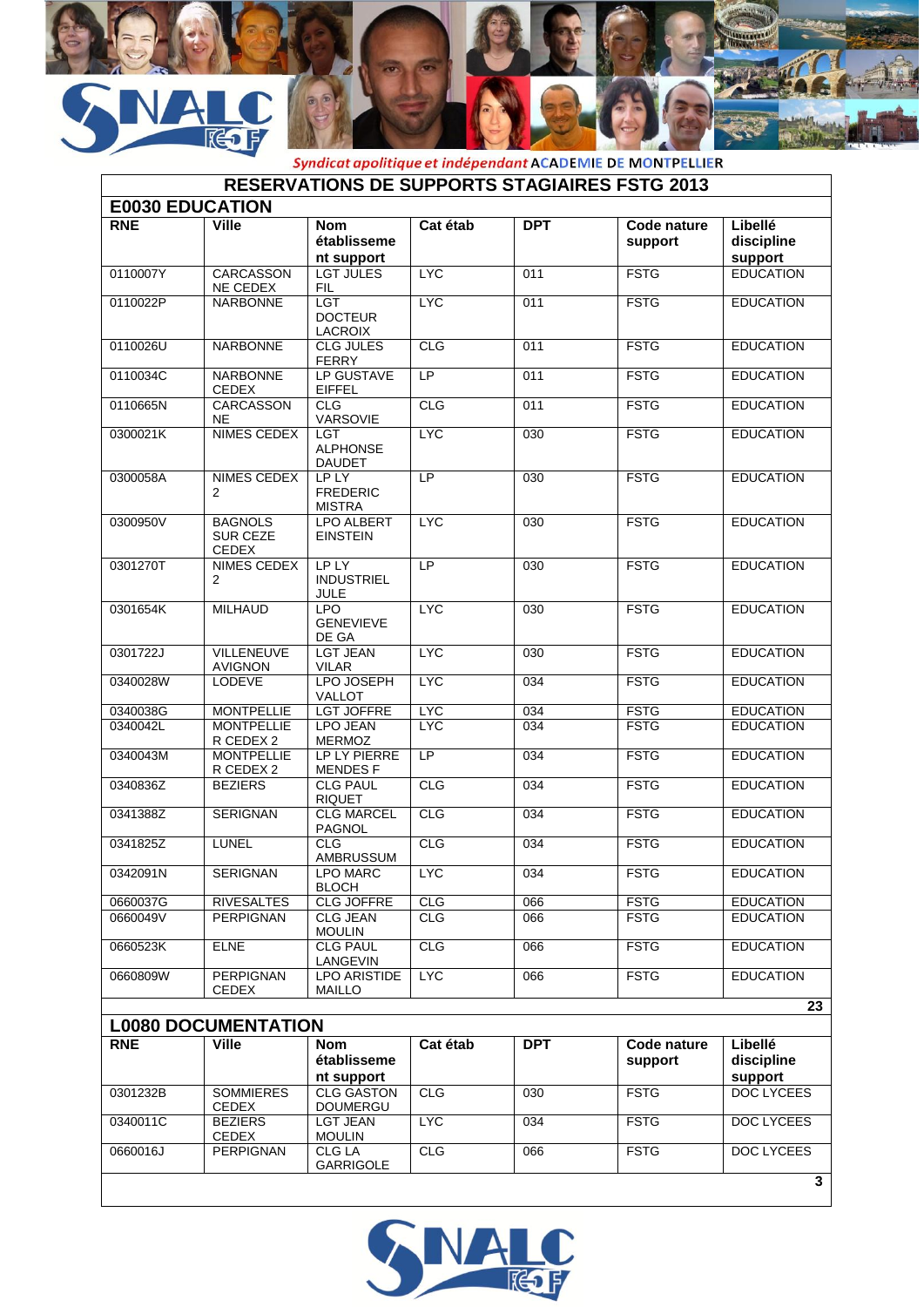



Syndicat apolitique et indépendant ACADEMIE DE MONTPELLIER

| <b>L0100 PHILOSOPHIE</b> |                                               |                                                |            |                  |                        |                                      |
|--------------------------|-----------------------------------------------|------------------------------------------------|------------|------------------|------------------------|--------------------------------------|
| <b>RNE</b>               | <b>Ville</b>                                  | <b>Nom</b><br>établisseme<br>nt support        | Cat étab   | <b>DPT</b>       | Code nature<br>support | Libellé<br>discipline<br>support     |
| 0301654K                 | <b>MILHAUD</b>                                | <b>LPO</b><br><b>GENEVIEVE</b><br>DE GA        | <b>LYC</b> | $\overline{030}$ | <b>FSTG</b>            | <b>PHILOSOPHI</b>                    |
| 0301722J                 | <b>VILLENEUVE</b><br>AVIGNON                  | <b>LGT JEAN</b><br><b>VILAR</b>                | <b>LYC</b> | 030              | <b>FSTG</b>            | <b>PHILOSOPHI</b>                    |
| 0301778V                 | <b>ST CHRISTOL</b><br><b>LES ALES</b>         | <b>LPO</b><br><b>JACQUES</b><br><b>PREVERT</b> | <b>LYC</b> | 030              | <b>FSTG</b>            | <b>PHILOSOPHI</b>                    |
| 0340002T                 | <b>AGDE CEDEX</b>                             | <b>LPO</b><br><b>AUGUSTE</b><br><b>LOUBATI</b> | <b>LYC</b> | $\overline{034}$ | <b>FSTG</b>            | <b>PHILOSOPHI</b>                    |
| 0340038G                 | <b>MONTPELLIE</b><br>R                        | <b>LGT JOFFRE</b>                              | <b>LYC</b> | 034              | <b>FSTG</b>            | <b>PHILOSOPHI</b><br>$5\phantom{.0}$ |
|                          | <b>L0201 LETTRES CLASSIQUES</b>               |                                                |            |                  |                        |                                      |
| <b>RNE</b>               | <b>Ville</b>                                  | <b>Nom</b><br>établisseme<br>nt support        | Cat étab   | <b>DPT</b>       | Code nature<br>support | Libellé<br>discipline<br>support     |
| 0110025T                 | <b>NARBONNE</b>                               | <b>CLG CITE</b>                                | CLG        | 011              | <b>FSTG</b>            | LETT CLASS                           |
| 0300031W                 | PONT ST<br><b>ESPRIT</b>                      | <b>CLG GEORGE</b><br><b>VILLE</b>              | CLG        | 030              | <b>FSTG</b>            | <b>LETT CLASS</b>                    |
| 0300033Y                 | <b>REMOULINS</b>                              | CLG<br><b>VOLTAIRE</b>                         | CLG        | 030              | <b>FSTG</b>            | <b>LETT CLASS</b>                    |
| 0301723K                 | <b>CLARENSAC</b>                              | CLG<br><b>THEODORE</b><br><b>MONOD</b>         | CLG        | 030              | <b>FSTG</b>            | <b>LETT CLASS</b>                    |
| 0340048T                 | <b>MONTPELLIE</b><br>R.                       | CLG<br><b>CLEMENCE</b><br><b>ROYER</b>         | CLG        | 034              | <b>FSTG</b>            | <b>LETT CLASS</b>                    |
| 0340110K                 | <b>ST CLEMENT</b><br>DE RIVIERE               | <b>CLG PIC ST</b><br><b>LOUP</b>               | CLG        | $\overline{034}$ | <b>FSTG</b>            | LETT CLASS                           |
| 0340998A                 | <b>MONTPELLIE</b><br>R                        | CLG JEU DE<br><b>MAIL</b>                      | CLG        | 034              | <b>FSTG</b>            | <b>LETT CLASS</b>                    |
| 0341388Z                 | <b>SERIGNAN</b>                               | <b>CLG MARCEL</b><br><b>PAGNOL</b>             | CLG        | 034              | <b>FSTG</b>            | <b>LETT CLASS</b>                    |
| 0342090M                 | LUNEL CEDEX                                   | <b>LPO VICTOR</b><br><b>HUGO</b>               | <b>LYC</b> | $\overline{034}$ | <b>FSTG</b>            | <b>LETT CLASS</b>                    |
|                          |                                               |                                                |            |                  |                        | 9                                    |
| <b>RNE</b>               | <b>L0202 LETTRES MODERNES</b><br><b>Ville</b> | <b>Nom</b>                                     | Cat étab   | <b>DPT</b>       | Code nature            | Libellé                              |
|                          |                                               | établisseme<br>nt support                      |            |                  | support                | discipline<br>support                |
| 0110021N                 | <b>NARBONNE</b>                               | <b>CLG VICTOR</b><br><b>HUGO</b>               | <b>CLG</b> | 011              | <b>FSTG</b>            | <b>LET MODERN</b>                    |
| 0110022P                 | <b>NARBONNE</b>                               | LGT.<br><b>DOCTEUR</b><br>LACROIX              | <b>LYC</b> | 011              | <b>FSTG</b>            | <b>LET MODERN</b>                    |
| 0110665N                 | CARCASSONN<br>E.                              | <b>CLG</b><br>VARSOVIE                         | <b>CLG</b> | 011              | <b>FSTG</b>            | <b>LET MODERN</b>                    |
| 0110672W                 | CARCASSONN<br>E.                              | <b>CLG JULES</b><br><b>VERNE</b>               | <b>CLG</b> | 011              | <b>FSTG</b>            | <b>LET MODERN</b>                    |
| 0300006U                 | <b>ANDUZE</b>                                 | <b>CLG FLORIAN</b>                             | <b>CLG</b> | 030              | <b>FSTG</b>            | <b>LET MODERN</b>                    |
| 0300023M                 | NIMES CEDEX                                   | <b>LGT ALBERT</b><br><b>CAMUS</b>              | <b>LYC</b> | 030              | <b>FSTG</b>            | <b>LET MODERN</b>                    |
| 0300026R                 | NIMES CEDEX<br>2                              | LGT L<br><b>DHUODA</b>                         | <b>LYC</b> | 030              | <b>FSTG</b>            | <b>LET MODERN</b>                    |
| 0300027S                 | NIMES CEDEX<br>2                              | <b>LPO ERNEST</b><br><b>HEMINGWA</b>           | <b>LYC</b> | 030              | <b>FSTG</b>            | <b>LET MODERN</b>                    |
| 0300059B                 | NIMES CEDEX<br>2                              | <b>CLG JULES</b><br><b>VERNE</b>               | <b>CLG</b> | 030              | <b>FSTG</b>            | <b>LET MODERN</b>                    |
| 0300062E                 | NIMES CEDEX<br>2                              | CLG<br><b>CAPOUCHINE</b>                       | <b>CLG</b> | 030              | <b>FSTG</b>            | <b>LET MODERN</b>                    |
| 0300946R                 | <b>NIMES</b>                                  | CLG<br><b>REVOLUTION</b>                       | <b>CLG</b> | 030              | <b>FSTG</b>            | <b>LET MODERN</b>                    |

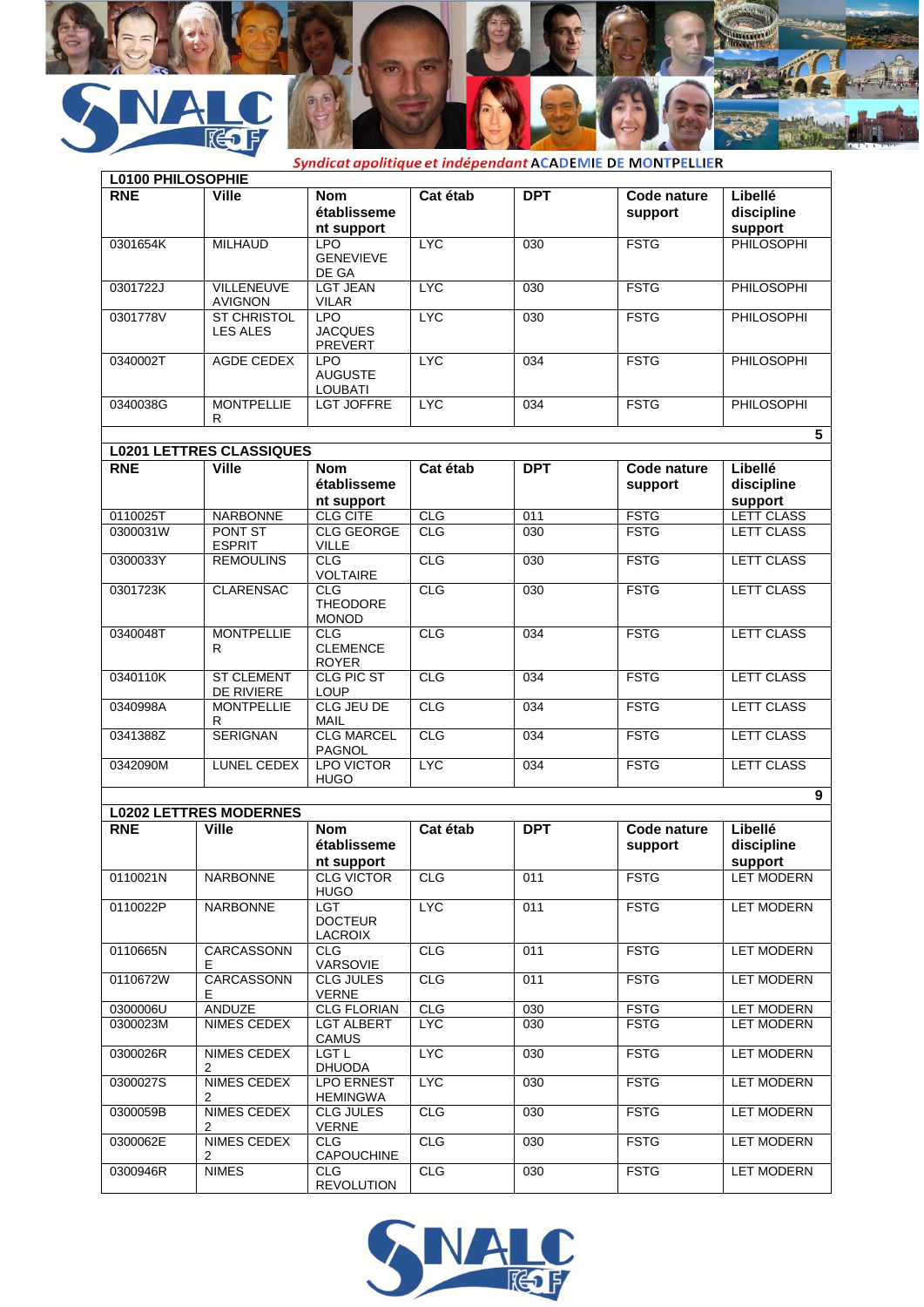

|                      |                                            |                                                         |                    | Syndicat apolitique et indépendant ACADEMIE DE MONTPELLIER |                            |                                  |
|----------------------|--------------------------------------------|---------------------------------------------------------|--------------------|------------------------------------------------------------|----------------------------|----------------------------------|
| 0301010K             | <b>NIMES</b>                               | <b>CLG JULES</b><br><b>VALLES</b>                       | CLG                | 030                                                        | <b>FSTG</b>                | <b>LET MODERN</b>                |
| 0340002T             | AGDE CEDEX                                 | <b>LPO</b><br><b>AUGUSTE</b><br><b>LOUBATI</b>          | <b>LYC</b>         | 034                                                        | <b>FSTG</b>                | <b>LET MODERN</b>                |
| 0340008Z             | <b>BESSAN</b>                              | <b>CLG VICTOR</b><br><b>HUGO</b>                        | <b>CLG</b>         | 034                                                        | <b>FSTG</b>                | <b>LET MODERN</b>                |
| 0340031Z             | <b>LUNEL</b>                               | CLG<br><b>FREDERIC</b><br><b>MISTRA</b>                 | CLG                | 034                                                        | <b>FSTG</b>                | <b>LET MODERN</b>                |
| 0340040J             | <b>MONTPELLIER</b><br>CEDEX 2              | LPO JULES<br><b>GUESDE</b>                              | <b>LYC</b>         | 034                                                        | <b>FSTG</b>                | <b>LET MODERN</b>                |
| 0340062H             | <b>POUSSAN</b>                             | <b>CLG VIA</b><br><b>DOMITIA</b>                        | <b>CLG</b>         | 034                                                        | <b>FSTG</b>                | <b>LET MODERN</b>                |
| 0340075X             | <b>SETE</b>                                | <b>LG PAUL</b><br>VALERY                                | <b>LYC</b>         | 034                                                        | <b>FSTG</b>                | <b>LET MODERN</b>                |
| 0341386X             | <b>GIGNAC</b>                              | CLG LO<br>TRENTANEL                                     | CLG                | $\overline{034}$                                           | <b>FSTG</b>                | <b>LET MODERN</b>                |
| 0341794R             | <b>LATTES CEDEX</b>                        | LPO JEAN-<br><b>FRANCOIS C</b>                          | <b>LYC</b>         | 034                                                        | <b>FSTG</b>                | <b>LET MODERN</b>                |
| 0341826A             | <b>CLAPIERS</b>                            | <b>CLG</b><br><b>FRANCOIS</b><br><b>MITTER</b>          | CLG                | 034                                                        | <b>FSTG</b>                | <b>LET MODERN</b>                |
| 0342036D             | <b>JACOU</b>                               | <b>CLG PIERRE</b><br><b>MENDESF</b>                     | CLG                | $\overline{034}$                                           | <b>FSTG</b>                | <b>LET MODERN</b>                |
| 0342066L             | <b>ST CLEMENT</b><br>DE RIVIERE            | <b>LPO JEAN</b><br><b>JAURES</b>                        | <b>LYC</b>         | 034                                                        | <b>FSTG</b>                | <b>LET MODERN</b>                |
| 0660521H             | <b>CABESTANY</b>                           | <b>CLG PABLO</b><br>CASALS                              | CLG                | 066                                                        | <b>FSTG</b>                | <b>LET MODERN</b>                |
| 0660848N             | <b>ST CYPRIEN</b>                          | <b>CLG ALICE ET</b><br>JEAN O                           | CLG                | 066                                                        | <b>FSTG</b>                | <b>LET MODERN</b>                |
| 0660865G             | <b>ST ANDRE</b>                            | <b>CLG PIERRE</b><br><b>MENDESF</b>                     | <b>CLG</b>         | 066                                                        | <b>FSTG</b>                | <b>LET MODERN</b>                |
|                      |                                            |                                                         |                    |                                                            |                            | 26                               |
| <b>L0422 ANGLAIS</b> |                                            |                                                         |                    |                                                            |                            |                                  |
|                      |                                            |                                                         |                    |                                                            |                            |                                  |
| <b>RNE</b>           | <b>Ville</b>                               | <b>Nom</b><br>établisseme                               | Cat étab           | <b>DPT</b>                                                 | Code nature<br>support     | Libellé<br>discipline            |
| 0110004V             | <b>CARCASSON</b>                           | nt support<br><b>LGT PAUL</b>                           | <b>LYC</b>         | 011                                                        | <b>FSTG</b>                | support<br><b>ANGLAIS</b>        |
| 0110019L             | NE CEDEX 9<br><b>LIMOUX</b><br>CEDEX       | <b>SABATIER</b><br><b>LPO</b><br><b>JACQUES</b>         | <b>LYC</b>         | 011                                                        | <b>FSTG</b>                | <b>ANGLAIS</b>                   |
| 0110022P             | <b>NARBONNE</b>                            | <b>RUFFIE</b><br><b>LGT</b><br><b>DOCTEUR</b>           | <b>LYC</b>         | 011                                                        | <b>FSTG</b>                | <b>ANGLAIS</b>                   |
| 0110023R             | <b>NARBONNE</b>                            | <b>LACROIX</b><br><b>LGT DENIS</b>                      | <b>LYC</b>         | 011                                                        | <b>FSTG</b>                | ANGLAIS                          |
| 0110068P             | <b>NARBONNE</b>                            | <b>DIDEROT</b><br><b>CLG</b><br><b>BRASSENS</b>         | CLG                | 011                                                        | <b>FSTG</b>                | ANGLAIS                          |
| 0110675Z             | QUILLAN                                    | <b>CLG MICHEL</b><br><b>BOUSQUIE</b>                    | <b>CLG</b>         | 011                                                        | <b>FSTG</b>                | <b>ANGLAIS</b>                   |
| 0110724C             | SIGEAN                                     | CLG DES<br><b>CORBIERES</b>                             | <b>CLG</b>         | 011                                                        | <b>FSTG</b>                | ANGLAIS                          |
| 0110825M             | CASTELNAUD                                 | CLG LES                                                 | <b>CLG</b>         | 011                                                        | <b>FSTG</b>                | <b>ANGLAIS</b>                   |
| 0300001N             | ARY CEDEX<br><b>AIGUES</b>                 | <b>FONTANILLES</b><br><b>CLG IRENE</b><br>JOLIOT-CU     | <b>CLG</b>         | 030                                                        | <b>FSTG</b>                | <b>ANGLAIS</b>                   |
| 0300006U             | <b>MORTES</b>                              |                                                         |                    |                                                            |                            |                                  |
| 0300023M             | ANDUZE<br>NIMES CEDEX                      | <b>CLG FLORIAN</b><br><b>LGT ALBERT</b><br><b>CAMUS</b> | <b>CLG</b><br>LYC. | 030<br>030                                                 | <b>FSTG</b><br><b>FSTG</b> | <b>ANGLAIS</b><br><b>ANGLAIS</b> |
| 0300031W             | PONT ST<br><b>ESPRIT</b>                   | <b>CLG GEORGE</b><br>VILLE                              | <b>CLG</b>         | 030                                                        | <b>FSTG</b>                | <b>ANGLAIS</b>                   |
| 0300046M             | <b>UZES</b>                                | <b>LGT CHARLES</b><br><b>GIDE</b>                       | <b>LYC</b>         | 030                                                        | <b>FSTG</b>                | <b>ANGLAIS</b>                   |
| 0300055X             | <b>BAGNOLS</b><br>SUR CEZE<br><b>CEDEX</b> | <b>CLG</b><br><b>BERNARD DE</b><br><b>VENT</b>          | <b>CLG</b><br>CLG  | 030                                                        | <b>FSTG</b>                | <b>ANGLAIS</b>                   |

R

 $\mathbf{I}$ 

**Communication** 

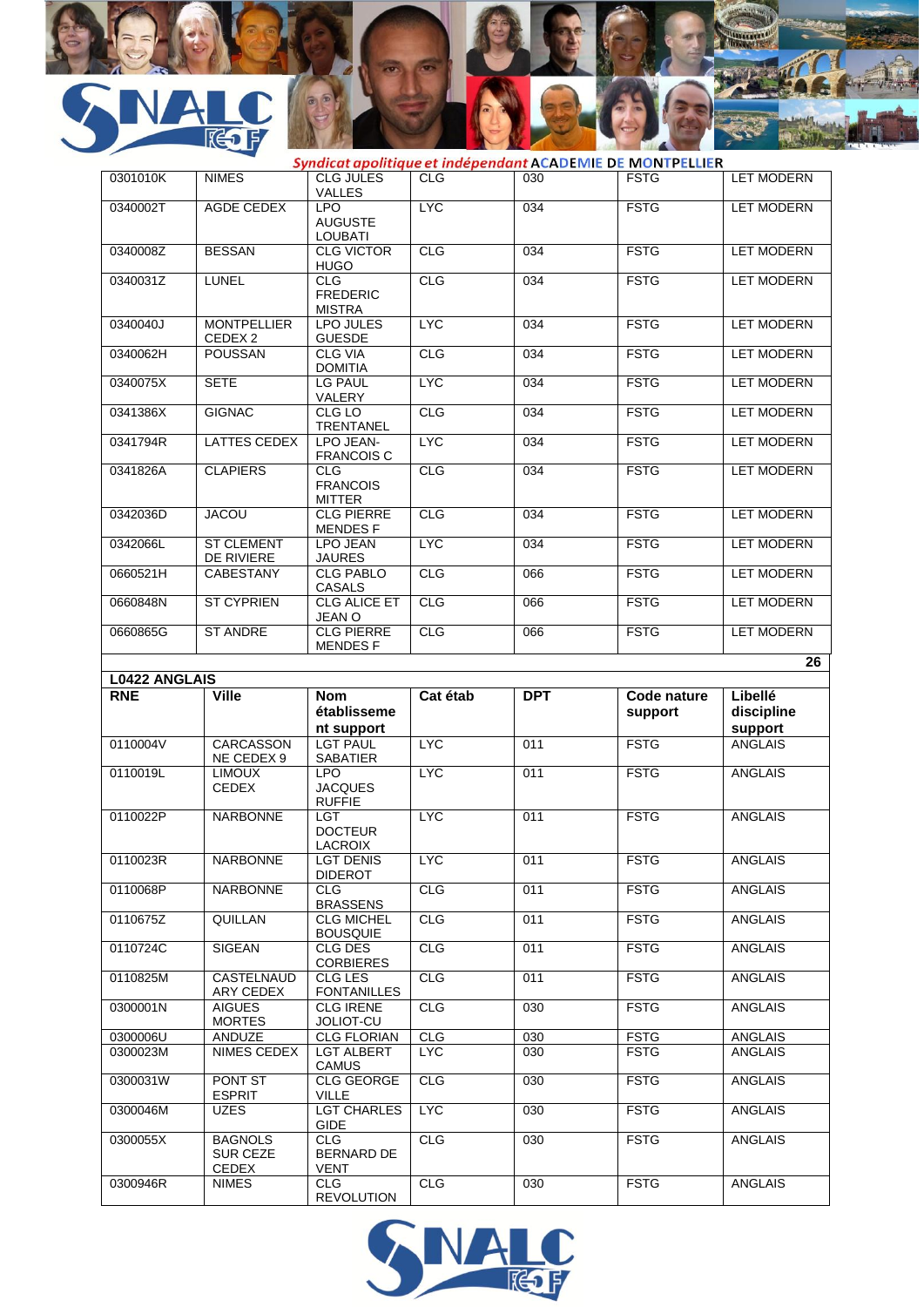



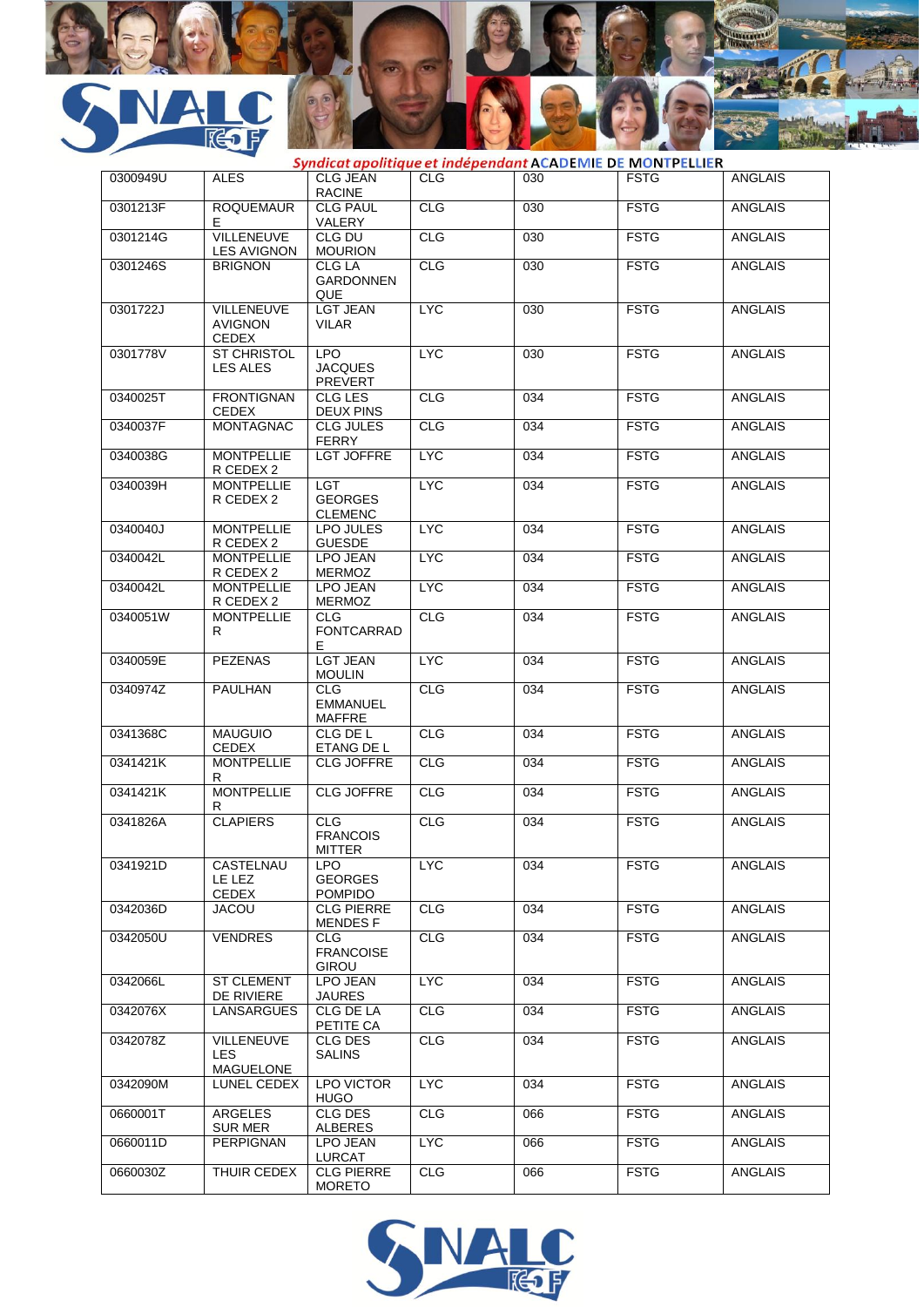

|                       |                                                  |                                                |            |            | Syndicat apolitique et indépendant ACADEMIE DE MONTPELLIER |                                  |
|-----------------------|--------------------------------------------------|------------------------------------------------|------------|------------|------------------------------------------------------------|----------------------------------|
| 0660431K              | <b>ST ESTEVE</b>                                 | <b>CLG LE</b><br>RIBERAL                       | <b>CLG</b> | 066        | <b>FSTG</b>                                                | <b>ANGLAIS</b>                   |
| 0660601V              | <b>CERET</b>                                     | <b>CLG JEAN</b><br>AMADE                       | CLG        | 066        | <b>FSTG</b>                                                | <b>ANGLAIS</b>                   |
|                       |                                                  |                                                |            |            |                                                            | 47                               |
| <b>L0426 ESPAGNOL</b> |                                                  |                                                |            |            |                                                            |                                  |
| <b>RNE</b>            | <b>Ville</b>                                     | <b>Nom</b><br>établisseme<br>nt support        | Cat étab   | <b>DPT</b> | Code nature<br>support                                     | Libellé<br>discipline<br>support |
| 0110686L              | <b>LEZIGNAN</b><br><b>CORBIERES</b>              | <b>CLG JOSEPH</b><br>ANGLADE                   | CLG        | 011        | <b>FSTG</b>                                                | <b>ESPAGNOL</b>                  |
| 0110810W              | <b>CARCASSON</b><br><b>NE</b>                    | CLG DE<br><b>GRAZAILLES</b>                    | CLG        | 011        | <b>FSTG</b>                                                | <b>ESPAGNOL</b>                  |
| 0110825M              | <b>CASTELNAUD</b><br><b>ARY CEDEX</b>            | <b>CLG LES</b><br><b>FONTANILLES</b>           | CLG        | 011        | <b>FSTG</b>                                                | <b>ESPAGNOL</b>                  |
| 0300026R              | <b>NIMES CEDEX</b><br>2                          | LGT <sub>L</sub><br><b>DHUODA</b>              | <b>LYC</b> | 030        | <b>FSTG</b>                                                | <b>ESPAGNOL</b>                  |
| 0301232B              | <b>SOMMIERES</b><br><b>CEDEX</b>                 | <b>CLG GASTON</b><br><b>DOUMERGU</b>           | CLG        | 030        | <b>FSTG</b>                                                | <b>ESPAGNOL</b>                  |
| 0301778V              | <b>ST CHRISTOL</b><br><b>LES ALES</b>            | <b>LPO</b><br><b>JACQUES</b><br><b>PREVERT</b> | <b>LYC</b> | 030        | <b>FSTG</b>                                                | <b>ESPAGNOL</b>                  |
| 0340002T              | <b>AGDE CEDEX</b>                                | <b>LPO</b><br><b>AUGUSTE</b><br><b>LOUBATI</b> | <b>LYC</b> | 034        | <b>FSTG</b>                                                | <b>ESPAGNOL</b>                  |
| 0340021N              | <b>CAZOULS LES</b><br><b>BEZIERS</b>             | <b>CLG JULES</b><br><b>FERRY</b>               | CLG        | 034        | <b>FSTG</b>                                                | <b>ESPAGNOL</b>                  |
| 0340038G              | <b>MONTPELLIE</b>                                | <b>LGT JOFFRE</b>                              | <b>LYC</b> | 034        | <b>FSTG</b>                                                | <b>ESPAGNOL</b>                  |
| 0340059E              | <b>PEZENAS</b>                                   | <b>LGT JEAN</b><br><b>MOULIN</b>               | <b>LYC</b> | 034        | <b>FSTG</b>                                                | <b>ESPAGNOL</b>                  |
| 0342050U              | <b>VENDRES</b>                                   | <b>CLG</b><br><b>FRANCOISE</b><br><b>GIROU</b> | <b>CLG</b> | 034        | <b>FSTG</b>                                                | <b>ESPAGNOL</b>                  |
| 0660014G              | <b>PERPIGNAN</b><br><b>CEDEX</b>                 | <b>LGT PABLO</b><br><b>PICASSO</b>             | <b>LYC</b> | 066        | <b>FSTG</b>                                                | <b>ESPAGNOL</b>                  |
| 0660017K              | <b>PERPIGNAN</b><br>CEDEX                        | <b>CLG JEAN</b><br><b>MACE</b>                 | CLG        | 066        | <b>FSTG</b>                                                | <b>ESPAGNOL</b>                  |
| 0660653B              | LE SOLER                                         | <b>CLG JULES</b><br><b>VERNE</b>               | CLG        | 066        | <b>FSTG</b>                                                | <b>ESPAGNOL</b>                  |
| <b>L0429 ITALIEN</b>  |                                                  |                                                |            |            |                                                            | $\overline{14}$                  |
| <b>RNE</b>            | <b>Ville</b>                                     | <b>Nom</b><br>établisseme<br>nt support        | Cat étab   | <b>DPT</b> | Code nature<br>support                                     | Libellé<br>discipline<br>support |
| 0340040J              | <b>MONTPELLIE</b>                                | LPO JULES                                      | <b>LYC</b> | 034        | <b>FSTG</b>                                                | <b>ITALIEN</b>                   |
|                       | R CEDEX 2                                        | <b>GUESDE</b>                                  |            |            |                                                            | 1                                |
|                       | <b>L0484 CATALAN / ESPAGNOL</b>                  |                                                |            |            |                                                            |                                  |
| <b>RNE</b>            | <b>Ville</b>                                     | <b>Nom</b><br>établisseme<br>nt support        | Cat étab   | <b>DPT</b> | Code nature                                                | Libellé<br>discipline<br>support |
| 0660008A              | <b>ILLE SUR TET</b>                              | <b>CLG PIERRE</b><br><b>FOUCHE</b>             | CLG        | 066        | <b>FSTG</b>                                                | <b>CATAL ESP</b>                 |
|                       |                                                  |                                                |            |            |                                                            | $\mathbf{1}$                     |
| <b>RNE</b>            | <b>L1000 HISTOIRE GEOGRAPHIE</b><br><b>Ville</b> | <b>Nom</b><br>établisseme                      | Cat étab   | <b>DPT</b> | Code nature<br>support                                     | Libellé<br>discipline            |
|                       |                                                  | nt support                                     |            |            |                                                            | support                          |
| 0110019L              | <b>LIMOUX</b><br><b>CEDEX</b>                    | <b>LPO</b><br><b>JACQUES</b><br><b>RUFFIE</b>  | <b>LYC</b> | 011        | <b>FSTG</b>                                                | HIST. GEO.                       |
| 0110023R              | <b>NARBONNE</b>                                  | <b>LGT DENIS</b><br><b>DIDEROT</b>             | <b>LYC</b> | 011        | <b>FSTG</b>                                                | HIST. GEO.                       |
| 0110067N              | <b>COURSAN</b>                                   | CLG LES<br><b>MAILHEULS</b>                    | CLG        | 011        | <b>FSTG</b>                                                | HIST. GEO.                       |
| 0110686L              | LEZIGNAN<br><b>CORBIERES</b>                     | CLG JOSEPH<br>ANGLADE                          | <b>CLG</b> | 011        | <b>FSTG</b>                                                | HIST. GEO.                       |



CORBIERES

ANGLADE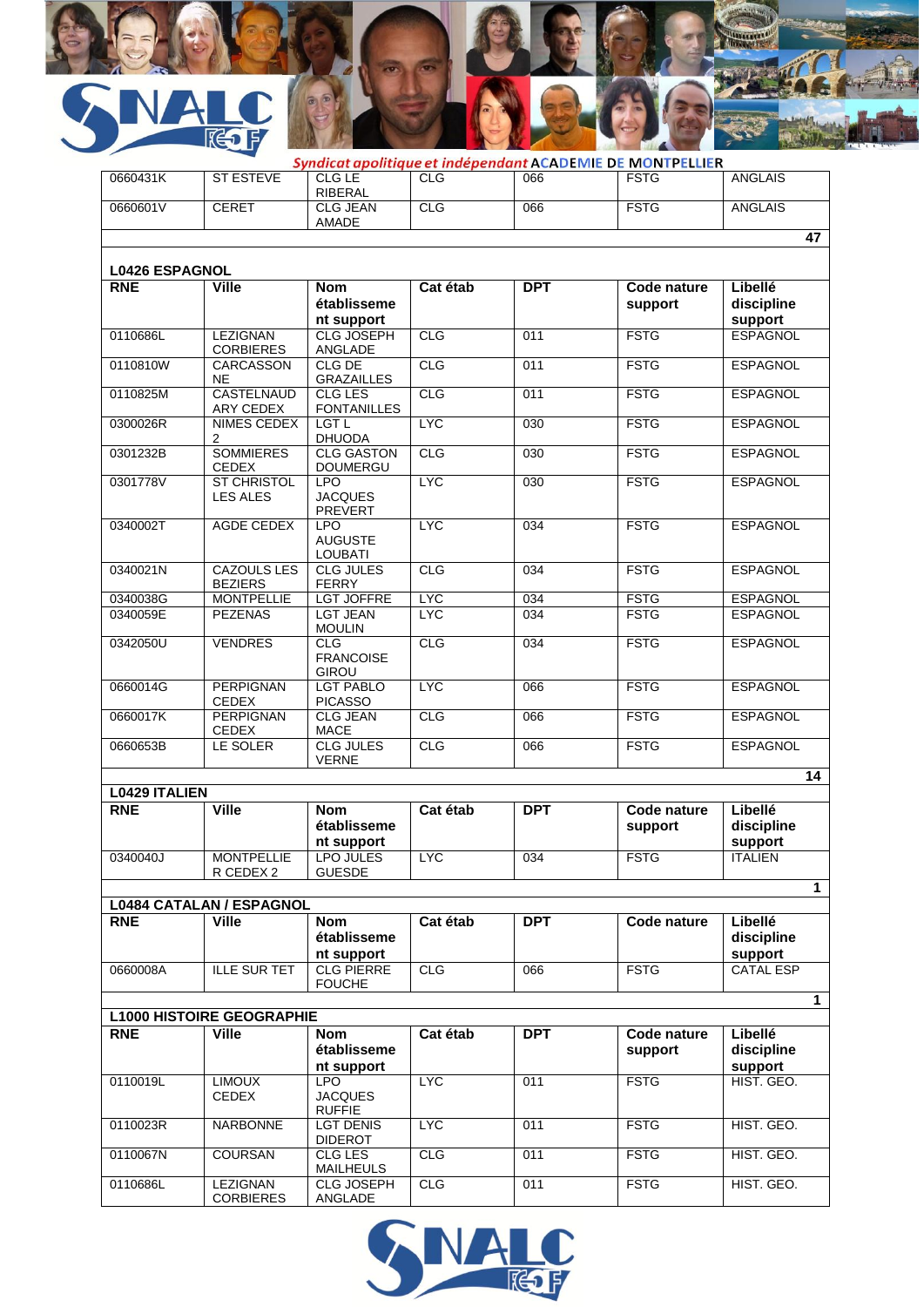

| 0300050S<br>0301245R<br>0301246S<br>0301654K<br>0301671D<br>0340002T<br>0340030Y<br>0340037F<br>0340053Y<br>0340110K<br>0341028H | <b>VERGEZE</b><br><b>MARGUERITT</b><br>ES<br><b>BRIGNON</b><br><b>MILHAUD</b><br><b>CALVISSON</b><br>AGDE CEDEX<br>LUNEL CEDEX<br><b>MONTAGNAC</b> | <b>CLG LOU</b><br><b>CASTELLAS</b><br>CLG LA<br><b>GARDONNEN</b><br>LPO.<br><b>GENEVIEVE</b><br>DE GA<br>CLG LE<br><b>VIGNET</b><br><b>LPO</b><br>LOUBATIERE<br>LPO LOUIS | <b>CLG</b><br><b>CLG</b><br><b>CLG</b><br><b>LYC</b><br>CLG<br><b>LYC</b> | 030<br>030<br>030<br>030<br>030 | <b>FSTG</b><br><b>FSTG</b><br><b>FSTG</b><br><b>FSTG</b><br><b>FSTG</b> | HIST. GEO.<br>HIST. GEO.<br>HIST. GEO.<br>HIST. GEO. |
|----------------------------------------------------------------------------------------------------------------------------------|----------------------------------------------------------------------------------------------------------------------------------------------------|---------------------------------------------------------------------------------------------------------------------------------------------------------------------------|---------------------------------------------------------------------------|---------------------------------|-------------------------------------------------------------------------|------------------------------------------------------|
|                                                                                                                                  |                                                                                                                                                    |                                                                                                                                                                           |                                                                           |                                 |                                                                         |                                                      |
|                                                                                                                                  |                                                                                                                                                    |                                                                                                                                                                           |                                                                           |                                 |                                                                         |                                                      |
|                                                                                                                                  |                                                                                                                                                    |                                                                                                                                                                           |                                                                           |                                 |                                                                         |                                                      |
|                                                                                                                                  |                                                                                                                                                    |                                                                                                                                                                           |                                                                           |                                 |                                                                         |                                                      |
|                                                                                                                                  |                                                                                                                                                    |                                                                                                                                                                           |                                                                           |                                 |                                                                         | HIST. GEO.                                           |
|                                                                                                                                  |                                                                                                                                                    |                                                                                                                                                                           |                                                                           | 034                             | <b>FSTG</b>                                                             | HIST. GEO.                                           |
|                                                                                                                                  |                                                                                                                                                    | <b>FEUILLADE</b>                                                                                                                                                          | <b>LYC</b>                                                                | 034                             | <b>FSTG</b>                                                             | HIST. GEO.                                           |
|                                                                                                                                  |                                                                                                                                                    | <b>CLG JULES</b><br><b>FERRY</b>                                                                                                                                          | <b>CLG</b>                                                                | 034                             | <b>FSTG</b>                                                             | HIST. GEO.                                           |
|                                                                                                                                  | <b>MONTPELLIE</b><br>R                                                                                                                             | CLG CROIX D<br><b>ARGENT</b>                                                                                                                                              | <b>CLG</b>                                                                | 034                             | <b>FSTG</b>                                                             | HIST. GEO.                                           |
|                                                                                                                                  | <b>ST CLEMENT</b><br>DE RIVIERE                                                                                                                    | <b>CLG PIC ST</b><br><b>LOUP</b>                                                                                                                                          | <b>CLG</b>                                                                | 034                             | <b>FSTG</b>                                                             | HIST. GEO.                                           |
|                                                                                                                                  | <b>LATTES</b>                                                                                                                                      | CLG<br><b>GEORGES</b><br><b>BRASSEN</b>                                                                                                                                   | CLG                                                                       | 034                             | <b>FSTG</b>                                                             | HIST. GEO.                                           |
| 0341280G                                                                                                                         | <b>CASTRIES</b>                                                                                                                                    | CLG LES PINS                                                                                                                                                              | <b>CLG</b>                                                                | 034                             | <b>FSTG</b>                                                             | HIST. GEO.                                           |
| 0341363X                                                                                                                         | LE CRES                                                                                                                                            | CLG DE LA<br><b>VOIE DOMI</b>                                                                                                                                             | <b>CLG</b>                                                                | 034                             | <b>FSTG</b>                                                             | HIST. GEO.                                           |
| 0341577E                                                                                                                         | <b>BAILLARGUES</b>                                                                                                                                 | CLG LE<br><b>BERANGE</b>                                                                                                                                                  | <b>CLG</b>                                                                | 034                             | <b>FSTG</b>                                                             | HIST. GEO.                                           |
| 0341592W                                                                                                                         | <b>MONTPELLIE</b><br>R                                                                                                                             | <b>CLG MARCEL</b><br><b>PAGNOL</b>                                                                                                                                        | <b>CLG</b>                                                                | 034                             | <b>FSTG</b>                                                             | HIST. GEO.                                           |
| 0341870Y                                                                                                                         | <b>PIGNAN</b>                                                                                                                                      | <b>CLG MARIE</b><br><b>CURIE</b>                                                                                                                                          | <b>CLG</b>                                                                | 034                             | <b>FSTG</b>                                                             | HIST. GEO.                                           |
| 0341915X                                                                                                                         | <b>MONTPELLIE</b><br>R CEDEX 5                                                                                                                     | <b>SGT LEGTA F</b><br><b>BAZILLE</b>                                                                                                                                      | <b>LYC</b>                                                                | 034                             | <b>FSTG</b>                                                             | HIST. GEO.                                           |
| 0342090M                                                                                                                         | LUNEL CEDEX                                                                                                                                        | <b>LPO VICTOR</b><br><b>HUGO</b>                                                                                                                                          | <b>LYC</b>                                                                | 034                             | <b>FSTG</b>                                                             | HIST. GEO.                                           |
| 0660001T                                                                                                                         | <b>ARGELES</b><br><b>SUR MER</b>                                                                                                                   | <b>CLG DES</b><br><b>ALBERES</b>                                                                                                                                          | CLG                                                                       | 066                             | <b>FSTG</b>                                                             | HIST. GEO.                                           |
| 0660008A                                                                                                                         | <b>ILLE SUR TET</b>                                                                                                                                | <b>CLG PIERRE</b><br><b>FOUCHE</b>                                                                                                                                        | <b>CLG</b>                                                                | 066                             | <b>FSTG</b>                                                             | HIST. GEO.                                           |
| 0660008A                                                                                                                         | <b>ILLE SUR TET</b>                                                                                                                                | <b>CLG PIERRE</b><br><b>FOUCHE</b>                                                                                                                                        | <b>CLG</b>                                                                | 066                             | <b>FSTG</b>                                                             | HIST. GEO.                                           |
| 0660010C                                                                                                                         | <b>PERPIGNAN</b><br><b>CEDEX</b>                                                                                                                   | LGT<br><b>FRANCOIS</b><br><b>ARAGO</b>                                                                                                                                    | <b>LYC</b>                                                                | 066                             | <b>FSTG</b>                                                             | HIST. GEO.                                           |
| 0660021P                                                                                                                         | <b>PRADES</b>                                                                                                                                      | LPO.<br><b>CHARLES</b><br><b>RENOUVI</b>                                                                                                                                  | <b>LYC</b>                                                                | 066                             | <b>FSTG</b>                                                             | HIST. GEO.                                           |
| 0660028X                                                                                                                         | <b>ST LAURENT</b><br>DE LA<br>SALANQUE                                                                                                             | <b>CLG JEAN</b><br><b>MERMOZ</b>                                                                                                                                          | CLG                                                                       | 066                             | <b>FSTG</b>                                                             | HIST. GEO.                                           |
| 0660030Z                                                                                                                         | <b>THUIR CEDEX</b>                                                                                                                                 | <b>CLG PIERRE</b><br><b>MORETO</b>                                                                                                                                        | CLG                                                                       | 066                             | <b>FSTG</b>                                                             | HIST. GEO.                                           |
| 0660856X                                                                                                                         | <b>CANET EN</b><br><b>ROUSSILLON</b>                                                                                                               | <b>LPO ROSA</b><br>LUXEMBURG                                                                                                                                              | <b>LYC</b>                                                                | 066                             | <b>FSTG</b>                                                             | HIST. GEO.                                           |
| 0660865G                                                                                                                         | <b>ST ANDRE</b>                                                                                                                                    | <b>CLG PIERRE</b><br><b>MENDESF</b>                                                                                                                                       | CLG                                                                       | 066                             | <b>FSTG</b>                                                             | HIST. GEO.                                           |
| 0660866H                                                                                                                         | <b>PIA</b>                                                                                                                                         | <b>CLG JEAN</b><br><b>ROUS</b>                                                                                                                                            | CLG                                                                       | 066                             | <b>FSTG</b>                                                             | HIST. GEO.                                           |
| <b>L1100 SCIENCES ECONOMIQUES ET SOCIALES</b>                                                                                    |                                                                                                                                                    |                                                                                                                                                                           |                                                                           |                                 |                                                                         | 32                                                   |
| <b>RNE</b>                                                                                                                       | <b>Ville</b>                                                                                                                                       | <b>Nom</b>                                                                                                                                                                | Cat étab                                                                  | <b>DPT</b>                      | Code nature                                                             | Libellé                                              |
|                                                                                                                                  |                                                                                                                                                    | établisseme<br>nt support                                                                                                                                                 |                                                                           |                                 | support                                                                 | discipline<br>support                                |
| 0340059E                                                                                                                         | <b>PEZENAS</b>                                                                                                                                     | <b>LGT JEAN</b><br><b>MOULIN</b>                                                                                                                                          | <b>LYC</b>                                                                | 034                             | <b>FSTG</b>                                                             | SC.ECO.SOC                                           |
| 0340075X                                                                                                                         | <b>SETE</b>                                                                                                                                        | LG PAUL<br>VALERY                                                                                                                                                         | <b>LYC</b>                                                                | 034                             | <b>FSTG</b>                                                             | SC.ECO.SOC                                           |

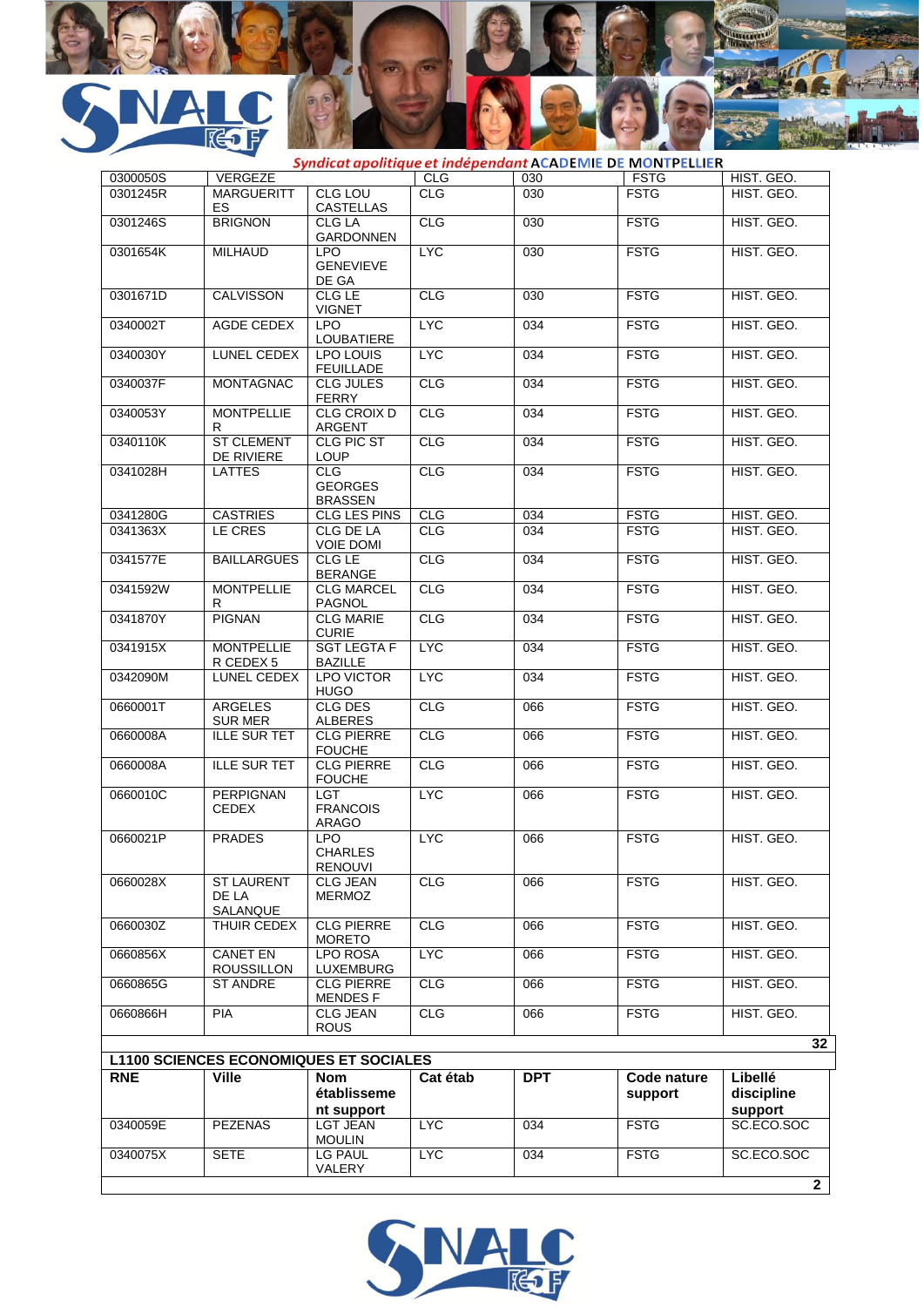



| <b>L1300 MATHEMATIQUES</b> |                                                   |                                                |            |                  |                        |                                  |
|----------------------------|---------------------------------------------------|------------------------------------------------|------------|------------------|------------------------|----------------------------------|
| <b>RNE</b>                 | Ville                                             | <b>Nom</b><br>établisseme<br>nt support        | Cat étab   | <b>DPT</b>       | Code nature<br>support | Libellé<br>discipline<br>support |
| 0110007Y                   | <b>CARCASSON</b><br>N                             | <b>LGT JULES</b><br><b>FIL</b>                 | <b>LYC</b> | 011              | <b>FSTG</b>            | <b>MATHEMATIQ</b>                |
| 0110022P                   | <b>NARBONNE</b>                                   | LGT<br><b>DOCTEUR</b><br><b>LACROIX</b>        | <b>LYC</b> | 011              | <b>FSTG</b>            | <b>MATHEMATIQ</b>                |
| 0110023R                   | <b>NARBONNE</b>                                   | <b>LGT DENIS</b><br><b>DIDEROT</b>             | <b>LYC</b> | 011              | <b>FSTG</b>            | <b>MATHEMATIQ</b>                |
| 0110067N                   | <b>COURSAN</b>                                    | <b>CLG LES</b><br><b>MAILHEULS</b>             | CLG        | 011              | <b>FSTG</b>            | <b>MATHEMATIQ</b>                |
| 0110721Z                   | <b>CUXAC</b><br><b>CABARDES</b>                   | <b>CLG ANTOINE</b><br><b>COURRIE</b>           | CLG        | 011              | <b>FSTG</b>            | <b>MATHEMATIQ</b>                |
| 0110724C                   | <b>SIGEAN</b>                                     | <b>CLG DES</b><br><b>CORBIERES</b><br>м        | CLG        | 011              | <b>FSTG</b>            | <b>MATHEMATIQ</b>                |
| 0300002P                   | <b>ALES CEDEX</b>                                 | LPO JEAN-<br><b>BAPTISTE D</b>                 | <b>LYC</b> | $\overline{030}$ | <b>FSTG</b>            | <b>MATHEMATIQ</b>                |
| 0300021K                   | NIMES CEDEX                                       | <b>LGT</b><br><b>ALPHONSE</b><br><b>DAUDET</b> | <b>LYC</b> | 030              | <b>FSTG</b>            | <b>MATHEMATIQ</b>                |
| 0300021K                   | <b>NIMES CEDEX</b>                                | <b>LGT</b><br><b>ALPHONSE</b><br><b>DAUDET</b> | <b>LYC</b> | $\overline{030}$ | <b>FSTG</b>            | <b>MATHEMATIQ</b>                |
| 0300023M                   | NIMES CEDEX                                       | <b>LGT ALBERT</b><br><b>CAMUS</b>              | <b>LYC</b> | $\overline{030}$ | <b>FSTG</b>            | <b>MATHEMATIQ</b>                |
| 0300027S                   | NIMES CEDEX<br>2                                  | <b>LPO ERNEST</b><br><b>HEMINGWA</b>           | <b>LYC</b> | 030              | <b>FSTG</b>            | MATHEMATIQ                       |
| 0300046M                   | <b>UZES</b>                                       | <b>LGT CHARLES</b><br><b>GIDE</b>              | <b>LYC</b> | 030              | <b>FSTG</b>            | <b>MATHEMATIQ</b>                |
| 0300050S                   | VERGEZE                                           |                                                | <b>CLG</b> | 030              | <b>FSTG</b>            | <b>MATHEMATIQ</b>                |
| 0300947S                   | <b>ALES</b>                                       | <b>CLG</b><br><b>ALPHONSE</b><br><b>DAUDET</b> | <b>CLG</b> | 030              | <b>FSTG</b>            | <b>MATHEMATIQ</b>                |
| 0300950V                   | <b>BAGNOLS</b><br><b>SUR CEZE</b><br><b>CEDEX</b> | <b>LPO ALBERT</b><br><b>EINSTEIN</b>           | <b>LYC</b> | 030              | <b>FSTG</b>            | <b>MATHEMATIQ</b>                |
| 0301014P                   | ALES CEDEX                                        | <b>CLG DENIS</b><br><b>DIDEROT</b>             | <b>CLG</b> | 030              | <b>FSTG</b>            | <b>MATHEMATIQ</b>                |
| 0301213F                   | <b>ROQUEMAUR</b><br>Е                             | <b>CLG PAUL</b><br>VALERY                      | CLG        | 030              | <b>FSTG</b>            | <b>MATHEMATIQ</b>                |
| 0301671D                   | <b>CALVISSON</b>                                  | <b>CLG LE</b><br><b>VIGNET</b>                 | <b>CLG</b> | 030              | <b>FSTG</b>            | <b>MATHEMATIQ</b>                |
| 0340008Z                   | <b>BESSAN</b>                                     | <b>CLG VICTOR</b><br><b>HUGO</b>               | <b>CLG</b> | 034              | <b>FSTG</b>            | <b>MATHEMATIQ</b>                |
| 0340023R                   | <b>CLERMONT L</b><br><b>HERAULT</b>               | <b>LGT RENE</b><br>GOSSE                       | <b>LYC</b> | 034              | <b>FSTG</b>            | <b>MATHEMATIQ</b>                |
| 0340025T                   | <b>FRONTIGNAN</b><br>CEDEX                        | CLG LES<br><b>DEUX PINS</b>                    | <b>CLG</b> | 034              | <b>FSTG</b>            | <b>MATHEMATIQ</b>                |
| 0340030Y                   | LUNEL CEDEX                                       | LPO LOUIS<br><b>FEUILLADE</b>                  | <b>LYC</b> | 034              | <b>FSTG</b>            | MATHEMATIQ                       |
| 0340032A                   | <b>MAGALAS</b>                                    | CLG LES<br><b>ARBOURYS</b>                     | <b>CLG</b> | 034              | <b>FSTG</b>            | <b>MATHEMATIQ</b>                |
| 0340034C                   | <b>MARSILLARG</b><br><b>UES</b>                   | <b>CLG ROGER</b><br><b>CONTREPAS</b>           | <b>CLG</b> | 034              | <b>FSTG</b>            | <b>MATHEMATIQ</b>                |
| 0340039H                   | <b>MONTPELLIE</b><br>R CEDEX 2                    | <b>LGT</b><br><b>GEORGES</b><br><b>CLEMENC</b> | <b>LYC</b> | 034              | <b>FSTG</b>            | MATHEMATIQ                       |
| 0340042L                   | <b>MONTPELLIE</b><br>R CEDEX 2                    | LPO JEAN<br>MERMOZ                             | <b>LYC</b> | 034              | <b>FSTG</b>            | MATHEMATIO                       |
| 0340042L                   | <b>MONTPELLIE</b><br>R CEDEX 2                    | LPO JEAN<br>MERMOZ                             | <b>LYC</b> | 034              | <b>FSTG</b>            | <b>MATHEMATIQ</b>                |
| 0340053Y                   | <b>MONTPELLIE</b><br>R                            | CLG CROIX D<br>ARGENT                          | <b>CLG</b> | 034              | <b>FSTG</b>            | <b>MATHEMATIQ</b>                |
| 0340057C                   | <b>OLONZAC</b>                                    | <b>CLG ANTOINE</b><br><b>FAURE</b>             | <b>CLG</b> | 034              | <b>FSTG</b>            | MATHEMATIQ                       |
| 0341794R                   | <b>LATTES</b><br>CEDEX                            | LPO JEAN-<br><b>FRANCOIS C</b>                 | <b>LYC</b> | 034              | <b>FSTG</b>            | <b>MATHEMATIQ</b>                |

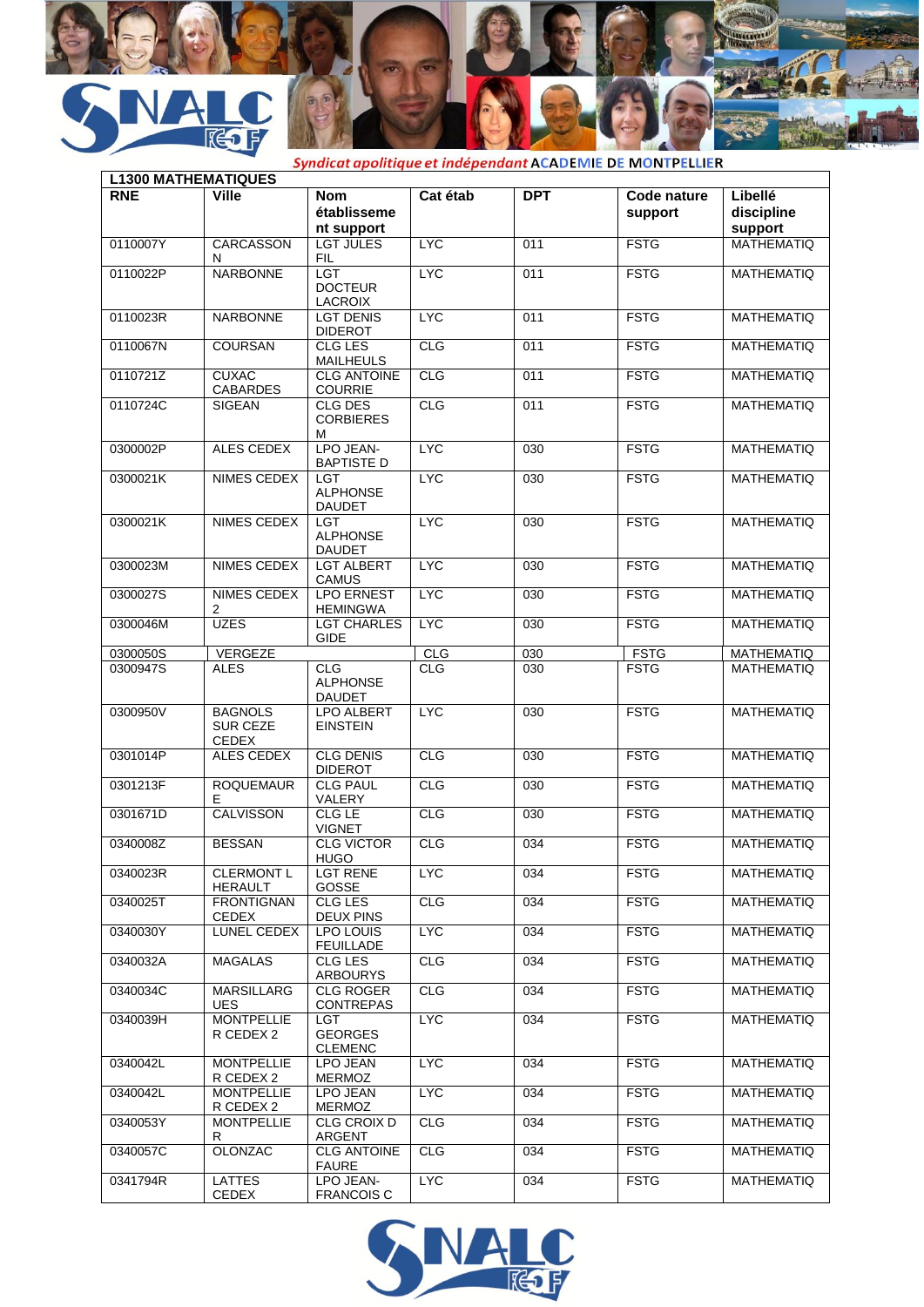

|                     | - 7                                                  |                                             |            |            | Syndicat apolitique et indépendant ACADEMIE DE MONTPELLIER |                       |
|---------------------|------------------------------------------------------|---------------------------------------------|------------|------------|------------------------------------------------------------|-----------------------|
| 0341826A            | <b>CLAPIERS</b>                                      | <b>CLG</b>                                  | <b>CLG</b> | 034        | <b>FSTG</b>                                                | <b>MATHEMATIQ</b>     |
|                     |                                                      | <b>MITTERAND</b>                            |            |            |                                                            |                       |
| 0342051V            | <b>MONTARNAU</b><br>D                                | <b>CLG VINCENT</b><br><b>BADIE</b>          | CLG        | 034        | <b>FSTG</b>                                                | <b>MATHEMATIO</b>     |
| 0342078Z            | <b>VILLENEUVE</b><br><b>LES</b><br><b>MAGUELONE</b>  | <b>CLG DES</b><br><b>SALINS</b>             | CLG        | 034        | <b>FSTG</b>                                                | <b>MATHEMATIQ</b>     |
| 0342090M            | LUNEL CEDEX                                          | <b>LPO VICTOR</b><br><b>HUGO</b>            | <b>LYC</b> | 034        | <b>FSTG</b>                                                | <b>MATHEMATIQ</b>     |
| 0342132H            | <b>BEZIERS</b>                                       | <b>CLG LUCIE</b><br><b>AUBRAC</b>           | CLG        | 034        | <b>FSTG</b>                                                | <b>MATHEMATIQ</b>     |
| 0660008A            | <b>ILLE SUR TET</b>                                  | <b>CLG PIERRE</b><br><b>FOUCHE</b>          | CLG        | 066        | <b>FSTG</b>                                                | <b>MATHEMATIO</b>     |
| 0660019M            | <b>PERPIGNAN</b><br><b>CEDEX</b>                     | <b>CLG SAINT-</b><br><b>EXUPERY</b>         | CLG        | 066        | <b>FSTG</b>                                                | <b>MATHEMATIQ</b>     |
| 0660523K            | <b>ELNE</b>                                          | <b>CLG PAUL</b><br>LANGEVIN                 | CLG        | 066        | <b>FSTG</b>                                                | <b>MATHEMATIQ</b>     |
| 0660648W            | <b>CANET EN</b><br><b>ROUSSILLON</b>                 | <b>CLG LA COTE</b><br><b>RADIEUS</b>        | CLG        | 066        | <b>FSTG</b>                                                | <b>MATHEMATIQ</b>     |
| 0660809W            | <b>PERPIGNAN</b><br><b>CEDEX</b>                     | <b>LPO ARISTIDE</b><br><b>MAILLO</b>        | <b>LYC</b> | 066        | <b>FSTG</b>                                                | <b>MATHEMATIQ</b>     |
| 0660848N            | <b>ST CYPRIEN</b>                                    | <b>CLG ALICE ET</b><br><b>JEAN O</b>        | CLG        | 066        | <b>FSTG</b>                                                | <b>MATHEMATIQ</b>     |
| 0660856X            | <b>CANET EN</b><br><b>ROUSSILLON</b><br><b>CEDEX</b> | <b>LPO ROSA</b><br><b>LUXEMBURG</b>         | <b>LYC</b> | 066        | <b>FSTG</b>                                                | <b>MATHEMATIQ</b>     |
|                     |                                                      |                                             |            |            |                                                            | 42                    |
| L1413<br><b>RNE</b> | <b>Ville</b>                                         | <b>Nom</b>                                  | Cat étab   | <b>DPT</b> | Code nature                                                | Libellé               |
|                     |                                                      | établisseme<br>nt support                   |            |            | support                                                    | discipline<br>support |
| 0300026R            | NIMES CEDEX<br>2                                     | LGT L<br><b>DHUODA</b>                      | <b>LYC</b> | 030        | <b>FSTG</b>                                                | SII.SIN               |
|                     |                                                      |                                             |            |            |                                                            | $\mathbf{1}$          |
|                     |                                                      |                                             |            |            |                                                            |                       |
|                     | <b>L1500 PHYSIQUE CHIMIE</b>                         |                                             |            |            |                                                            |                       |
| <b>RNE</b>          | <b>Ville</b>                                         | <b>Nom</b><br>établisseme                   | Cat étab   | <b>DPT</b> | <b>Code nature</b><br>support                              | Libellé<br>discipline |
| 0110022P            | <b>NARBONNE</b>                                      | nt support<br><b>LGT</b><br><b>DOCTEUR</b>  | <b>LYC</b> | 011        | <b>FSTG</b>                                                | support<br>PHY.CHIMIE |
| 0300021K            | NIMES CEDEX                                          | LACROIX<br><b>LGT</b><br><b>ALPHONSE</b>    | <b>LYC</b> | 030        | <b>FSTG</b>                                                | PHY.CHIMIE            |
| 0300026R            | <b>NIMES CEDEX</b>                                   | <b>DAUDET</b><br>$ $ LGT L<br><b>DHUODA</b> | <b>LYC</b> | 030        | <b>FSTG</b>                                                | PHY.CHIMIE            |
| 0300046M            | 2<br><b>UZES</b>                                     | <b>LGT CHARLES</b><br>GIDE                  | <b>LYC</b> | 030        | <b>FSTG</b>                                                | PHY.CHIMIE            |
| 0301246S            | <b>BRIGNON</b>                                       | CLG LA<br><b>GARDONNEN</b>                  | <b>CLG</b> | 030        | <b>FSTG</b>                                                | PHY.CHIMIE            |
| 0340038G            | <b>MONTPELLIER</b>                                   | QUE<br><b>LGT JOFFRE</b>                    | <b>LYC</b> | 034        | <b>FSTG</b>                                                | PHY.CHIMIE            |
| 0340039H            | CEDEX 2<br><b>MONTPELLIER</b><br>CEDEX 2             | LGT<br><b>GEORGES</b><br><b>CLEMENC</b>     | <b>LYC</b> | 034        | <b>FSTG</b>                                                | PHY.CHIMIE            |
| 0340040J            | <b>MONTPELLIER</b><br>CEDEX 2                        | LPO JULES<br><b>GUESDE</b>                  | <b>LYC</b> | 034        | <b>FSTG</b>                                                | PHY.CHIMIE            |
| 0340059E            | <b>PEZENAS</b>                                       | <b>LGT JEAN</b><br><b>MOULIN</b>            | <b>LYC</b> | 034        | <b>FSTG</b>                                                | PHY.CHIMIE            |
| 0340075X            | <b>SETE</b>                                          | LG PAUL<br>VALERY                           | <b>LYC</b> | 034        | <b>FSTG</b>                                                | PHY.CHIMIE            |
| 0340117T            | LODEVE<br>CEDEX                                      | <b>CLG PAUL</b><br>DARDE                    | <b>CLG</b> | 034        | <b>FSTG</b>                                                | PHY.CHIMIE            |
| 0340119V            | <b>BEDARIEUX</b>                                     | CLG.<br>FERDINAND<br><b>FABRE</b>           | <b>CLG</b> | 034        | <b>FSTG</b>                                                | PHY.CHIMIE            |

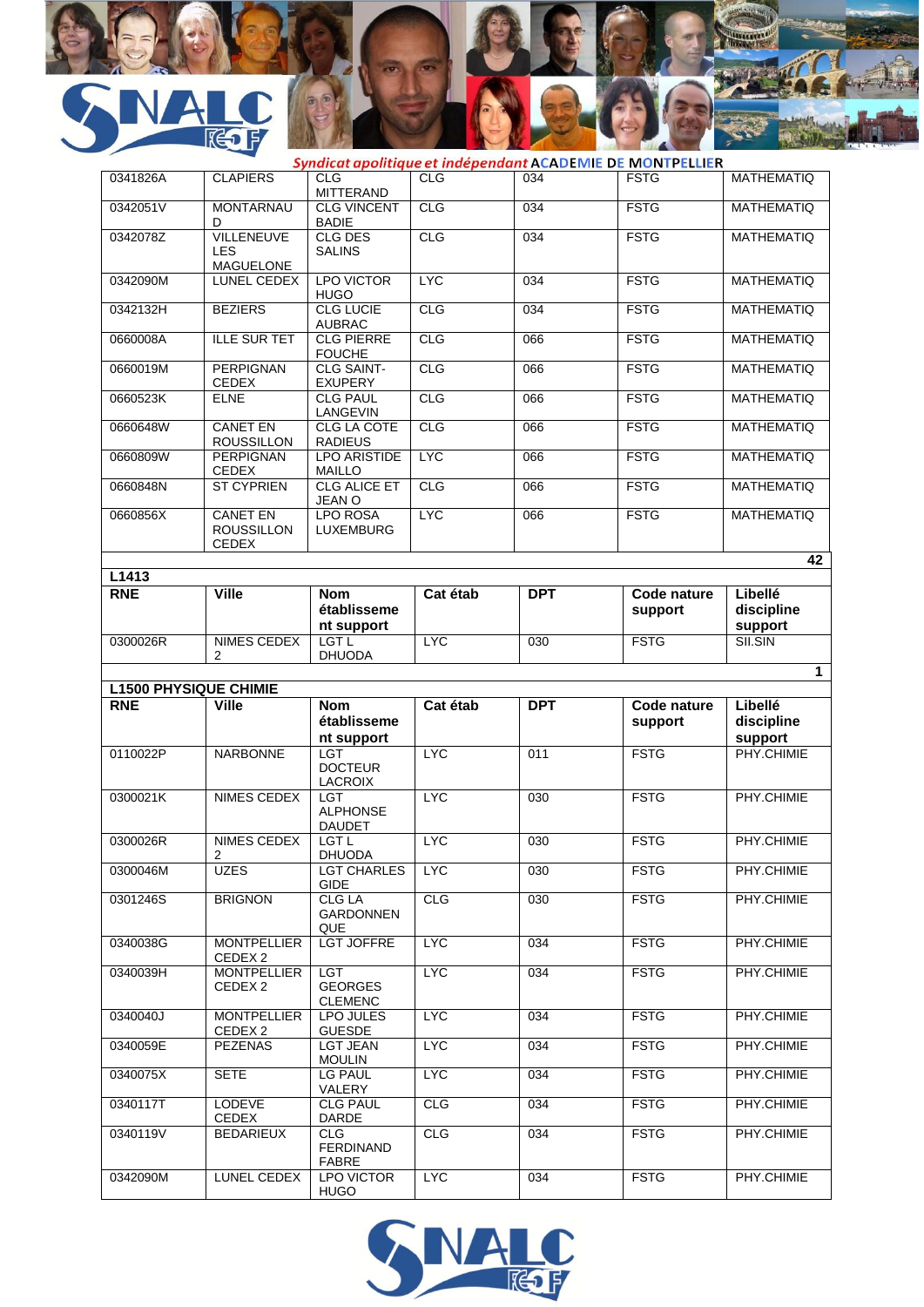

| 0660809W                       | <b>PERPIGNAN</b><br><b>CEDEX</b>                  | <b>LPO ARISTIDE</b><br><b>MAILLO</b>           | <b>LYC</b> | 066        | Syndicat apolitique et indépendant ACADEMIE DE MONTPELLIER<br><b>FSTG</b> | PHY.CHIMIE                       |
|--------------------------------|---------------------------------------------------|------------------------------------------------|------------|------------|---------------------------------------------------------------------------|----------------------------------|
|                                |                                                   |                                                |            |            |                                                                           | 14                               |
| <b>L1600 SVT</b><br><b>RNE</b> | <b>Ville</b>                                      | <b>Nom</b><br>établisseme<br>nt support        | Cat étab   | <b>DPT</b> | Code nature<br>support                                                    | Libellé<br>discipline<br>support |
| 0110021N                       | <b>NARBONNE</b>                                   | <b>CLG VICTOR</b><br><b>HUGO</b>               | CLG        | 011        | <b>FSTG</b>                                                               | S. V. T.                         |
| 0110022P                       | <b>NARBONNE</b>                                   | LGT<br><b>DOCTEUR</b><br>LACROIX               | <b>LYC</b> | 011        | <b>FSTG</b>                                                               | S. V. T.                         |
| 0300021K                       | NIMES CEDEX                                       | <b>LGT</b><br><b>ALPHONSE</b><br><b>DAUDET</b> | <b>LYC</b> | 030        | <b>FSTG</b>                                                               | S. V. T.                         |
| 0300055X                       | <b>BAGNOLS</b><br><b>SUR CEZE</b><br><b>CEDEX</b> | CLG<br><b>BERNARD DE</b><br><b>VENT</b>        | CLG        | 030        | <b>FSTG</b>                                                               | S. V. T.                         |
| 0301232B                       | <b>SOMMIERES</b><br>CEDEX                         | <b>CLG GASTON</b><br><b>DOUMERGU</b>           | CLG        | 030        | <b>FSTG</b>                                                               | S. V. T.                         |
| 0301722J                       | <b>VILLENEUVE</b><br><b>AVIGNON</b><br>CEDEX      | <b>LGT JEAN</b><br><b>VILAR</b>                | <b>LYC</b> | 030        | <b>FSTG</b>                                                               | S. V. T.                         |
| 0340002T                       | AGDE CEDEX                                        | LPO<br><b>AUGUSTE</b><br><b>LOUBATI</b>        | <b>LYC</b> | 034        | <b>FSTG</b>                                                               | S. V. T.                         |
| 0340009A                       | <b>BEZIERS</b>                                    | <b>LGT HENRI IV</b>                            | <b>LYC</b> | 034        | <b>FSTG</b>                                                               | S. V. T.                         |
| 0340023R                       | <b>CLERMONT L</b><br><b>HERAULT</b>               | <b>LGT RENE</b><br>GOSSE                       | <b>LYC</b> | 034        | <b>FSTG</b>                                                               | S. V. T.                         |
| 0340030Y                       | LUNEL CEDEX                                       | <b>LPO LOUIS</b><br><b>FEUILLADE</b>           | <b>LYC</b> | 034        | <b>FSTG</b>                                                               | S. V. T.                         |
| 0340075X                       | <b>SETE</b>                                       | <b>LG PAUL</b><br>VALERY                       | <b>LYC</b> | 034        | <b>FSTG</b>                                                               | S. V. T.                         |
| 0341278E                       | <b>MONTPELLIER</b>                                | <b>CLG ARTHUR</b><br><b>RIMBAUD</b>            | <b>CLG</b> | 034        | <b>FSTG</b>                                                               | S. V. T.                         |
| 0341388Z                       | <b>SERIGNAN</b>                                   | <b>CLG MARCEL</b><br><b>PAGNOL</b>             | CLG        | 034        | <b>FSTG</b>                                                               | S. V. T.                         |
| 0341424N                       | <b>GANGES</b>                                     | <b>CLG LOUISE</b><br><b>MICHEL</b>             | <b>CLG</b> | 034        | <b>FSTG</b>                                                               | S. V. T.                         |
| 0342036D                       | <b>JACOU</b>                                      | <b>CLG PIERRE</b><br><b>MENDESF</b>            | CLG        | 034        | <b>FSTG</b>                                                               | S. V. T.                         |
| 0342078Z                       | <b>VILLENEUVE</b><br>MAGUELONE                    | <b>CLG DES</b><br><b>SALINS</b>                | CLG        | 034        | <b>FSTG</b>                                                               | S. V. T.                         |
| 0342090M                       | LUNEL CEDEX                                       | <b>LPO VICTOR</b><br><b>HUGO</b>               | <b>LYC</b> | 034        | <b>FSTG</b>                                                               | S. V. T.                         |
| 0342091N                       | <b>SERIGNAN</b>                                   | <b>LPO MARC</b><br><b>BLOCH</b>                | <b>LYC</b> | 034        | <b>FSTG</b>                                                               | S. V. T.                         |
|                                | <b>L1800 ARTS PLASTIQUES</b>                      |                                                |            |            |                                                                           | 18                               |
| <b>RNE</b>                     | <b>Ville</b>                                      | <b>Nom</b>                                     | Cat étab   | <b>DPT</b> | Code nature                                                               | Libellé                          |
|                                |                                                   | établisseme<br>nt support                      |            |            | support                                                                   | discipline<br>support            |
| 0110026U                       | <b>NARBONNE</b>                                   | CLG JULES<br><b>FERRY</b>                      | <b>CLG</b> | 011        | <b>FSTG</b>                                                               | <b>ARTS PLAST</b>                |
| 0110676A                       | <b>BRAM</b>                                       | <b>CLG SAINT-</b><br><b>EXUPERY</b>            | <b>CLG</b> | 011        | <b>FSTG</b>                                                               | <b>ARTS PLAST</b>                |
| 0300001N                       | <b>AIGUES</b><br><b>MORTES</b>                    | <b>CLG IRENE</b><br>JOLIOT-CU                  | <b>CLG</b> | 030        | <b>FSTG</b>                                                               | <b>ARTS PLAST</b>                |
| 0300050S                       | <b>VERGEZE</b>                                    |                                                | <b>CLG</b> | 030        | <b>FSTG</b>                                                               | ARTS PLAST                       |
| 0300062E                       | NIMES CEDEX<br>2                                  | <b>CLG</b><br>CAPOUCHINE                       | CLG        | 030        | <b>FSTG</b>                                                               | <b>ARTS PLAST</b>                |
| 0301013N                       | <b>ALES CEDEX</b>                                 | <b>CLG JEAN</b><br><b>MOULIN</b>               | <b>CLG</b> | 030        | <b>FSTG</b>                                                               | <b>ARTS PLAST</b>                |
| 0301284H                       | <b>NIMES</b>                                      | <b>CLG JEAN</b><br><b>ROSTAND</b>              | <b>CLG</b> | 030        | <b>FSTG</b>                                                               | <b>ARTS PLAST</b>                |
| 0340119V                       | <b>BEDARIEUX</b>                                  | <b>CLG</b><br><b>FERDINAND</b><br><b>FABRE</b> | CLG        | 034        | <b>FSTG</b>                                                               | <b>ARTS PLAST</b>                |
| 0341386X                       | <b>GIGNAC</b>                                     | CLG LO                                         | <b>CLG</b> | 034        | <b>FSTG</b>                                                               | <b>ARTS PLAST</b>                |

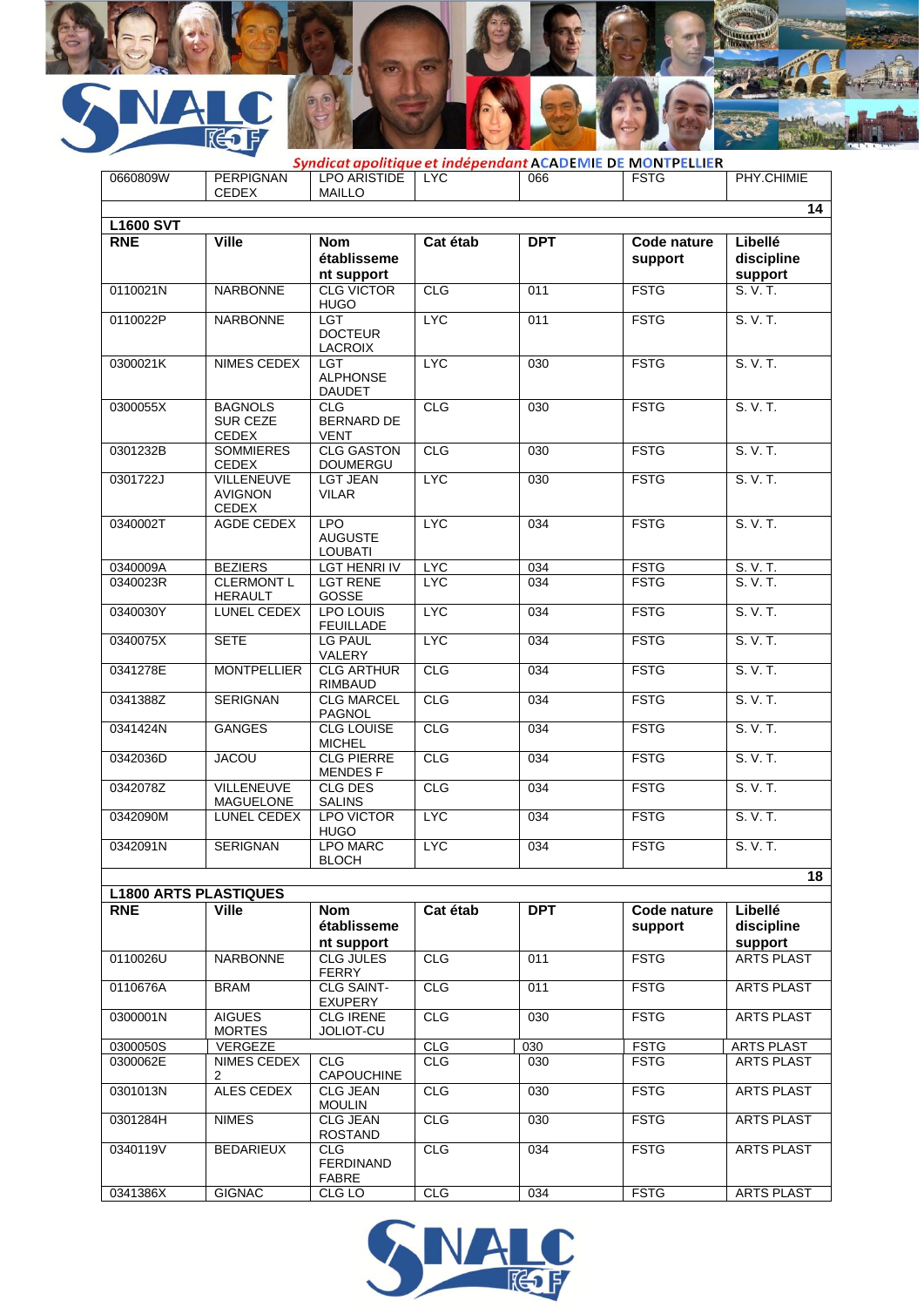

| - -              |                                     |                                                |            |            | Syndicat apolitique et indépendant ACADEMIE DE MONTPELLIER |                       |
|------------------|-------------------------------------|------------------------------------------------|------------|------------|------------------------------------------------------------|-----------------------|
|                  |                                     | <b>TRENTANEL</b>                               |            |            |                                                            |                       |
| 0660017K         | <b>PERPIGNAN</b><br><b>CEDEX</b>    | <b>CLG JEAN</b><br><b>MACE</b>                 | CLG        | 066        | <b>FSTG</b>                                                | <b>ARTS PLAST</b>     |
| 0660030Z         | THUIR CEDEX                         | <b>CLG PIERRE</b><br><b>MORETO</b>             | <b>CLG</b> | 066        | <b>FSTG</b>                                                | <b>ARTS PLAST</b>     |
| 0660051X         | <b>PERPIGNAN</b><br>CEDEX           | <b>CLG ALBERT</b><br><b>CAMUS</b>              | CLG        | 066        | <b>FSTG</b>                                                | <b>ARTS PLAST</b>     |
| 0660431K         | <b>ST ESTEVE</b>                    | CLG LE<br><b>RIBERAL</b>                       | CLG        | 066        | <b>FSTG</b>                                                | <b>ARTS PLAST</b>     |
| 0660521H         | <b>CABESTANY</b>                    | <b>CLG PABLO</b><br>CASALS                     | CLG        | 066        | <b>FSTG</b>                                                | <b>ARTS PLAST</b>     |
| 0660523K         | <b>ELNE</b>                         | <b>CLG PAUL</b><br>LANGEVIN                    | CLG        | 066        | <b>FSTG</b>                                                | <b>ARTS PLAST</b>     |
| 0660601V         | <b>CERET</b>                        | <b>CLG JEAN</b><br>AMADE                       | <b>CLG</b> | 066        | <b>FSTG</b>                                                | <b>ARTS PLAST</b>     |
| 0660864F         | <b>TOULOUGES</b>                    | <b>CLG</b><br><b>FRANCOIS</b><br><b>MITTER</b> | CLG        | 066        | <b>FSTG</b>                                                | <b>ARTS PLAST</b>     |
|                  |                                     |                                                |            |            |                                                            | 17                    |
| <b>L1900 EPS</b> |                                     |                                                |            |            |                                                            |                       |
| <b>RNE</b>       | <b>Ville</b>                        | <b>Nom</b><br>établisseme<br>nt support        | Cat étab   | <b>DPT</b> | <b>Code nature</b><br>support                              | Libellé<br>discipline |
| 0110004V         | CARCASSONN<br>E CEDEX 9             | <b>LGT PAUL</b><br><b>SABATIER</b>             | <b>LYC</b> | 011        | <b>FSTG</b>                                                | support<br>E.P.S      |
| 0110666P         | CARCASSONN<br>E.                    | CLG LE<br><b>BASTION</b>                       | <b>CLG</b> | 011        | <b>FSTG</b>                                                | E.P.S                 |
| 0300006U         | <b>ANDUZE</b>                       | <b>CLG FLORIAN</b>                             | CLG        | 030        | <b>FSTG</b>                                                | E.P.S                 |
| 0300021K         | NIMES CEDEX                         | <b>LGT DAUDET</b>                              | <b>LYC</b> | 030        | <b>FSTG</b>                                                | E.P.S                 |
| 0300023M         | NIMES CEDEX                         | <b>LGT ALBERT</b><br><b>CAMUS</b>              | <b>LYC</b> | 030        | <b>FSTG</b>                                                | E. P. S               |
| 0300031W         | <b>PONT ST</b><br><b>ESPRIT</b>     | <b>CLG GEORGE</b><br>VILLE                     | CLG        | 030        | <b>FSTG</b>                                                | E.P.S                 |
| 0300042H         | ST JEAN DU<br>GARD                  | <b>CLG</b><br><b>MARCEAU</b><br>LAPIERR        | <b>CLG</b> | 030        | <b>FSTG</b>                                                | E. P. S               |
| 0300043J         | <b>SALINDRES</b>                    | <b>CLG JEAN</b><br><b>BAPTISTE D</b>           | CLG        | 030        | <b>FSTG</b>                                                | E.P.S                 |
| 0300056Y         | ALES CEDEX                          | <b>SEP LYCEE</b><br>JEAN-BAPT                  | <b>SEP</b> | 030        | <b>FSTG</b>                                                | E.P.S                 |
| 0301096D         | <b>VAUVERT</b>                      | <b>CLG LA</b><br>VALLEE<br><b>VERTE</b>        | <b>CLG</b> | 030        | <b>FSTG</b>                                                | E. P. S               |
| 0301214G         | VILLENEUVE<br><b>LES AVIGNON</b>    | CLG DU<br><b>MOURION</b>                       | <b>CLG</b> | 030        | <b>FSTG</b>                                                | E.P.S                 |
| 0301232B         | <b>SOMMIERES</b><br><b>CEDEX</b>    | <b>CLG GASTON</b><br><b>DOUMERGU</b>           | CLG        | 030        | <b>FSTG</b>                                                | E.P.S                 |
| 0301284H         | <b>NIMES</b>                        | <b>CLG JEAN</b><br><b>ROSTAND</b>              | <b>CLG</b> | 030        | <b>FSTG</b>                                                | E.P.S                 |
| 0301721H         | UZES                                | CLG JEAN-<br>LOUIS TRIN                        | <b>CLG</b> | 030        | <b>FSTG</b>                                                | E. P. S               |
| 0301722J         | <b>VILLENEUVE</b><br><b>AVIGNON</b> | <b>LGT JEAN</b><br><b>VILAR</b>                | <b>LYC</b> | 030        | <b>FSTG</b>                                                | E.P.S                 |
| 0340025T         | <b>FRONTIGNAN</b><br><b>CEDEX</b>   | CLG LES<br><b>DEUX PINS</b>                    | <b>CLG</b> | 034        | <b>FSTG</b>                                                | E. P. S               |
| 0340028W         | LODEVE                              | <b>LPO VALLOT</b>                              | <b>LYC</b> | 034        | <b>FSTG</b>                                                | E. P. S               |
| 0340039H         | <b>MONTPELLIER</b><br>CEDEX 2       | LGT<br><b>GEORGES</b><br><b>CLEMENC</b>        | LYC.       | 034        | <b>FSTG</b>                                                | E. P. S.              |
| 0340076Y         | SETE                                | LGT IRENE ET<br><b>FREDER</b>                  | <b>LYC</b> | 034        | <b>FSTG</b>                                                | E.P.S                 |
| 0340110K         | <b>ST CLEMENT</b><br>DE RIVIERE     | CLG PIC ST<br><b>LOUP</b>                      | <b>CLG</b> | 034        | <b>FSTG</b>                                                | E.P.S                 |
| 0340973Y         | MEZE                                | <b>CLG JEAN</b><br><b>JAURES</b>               | <b>CLG</b> | 034        | <b>FSTG</b>                                                | E. P. S               |
| 0341366A         | <b>CLERMONT L</b><br><b>HERAULT</b> | CLG DU<br>SALAGOU                              | <b>CLG</b> | 034        | <b>FSTG</b>                                                | E.P.S                 |
| 0341368C         | <b>MAUGUIO</b><br>CEDEX             | CLG DE L<br>ETANG DE L                         | <b>CLG</b> | 034        | <b>FSTG</b>                                                | E. P. S.              |

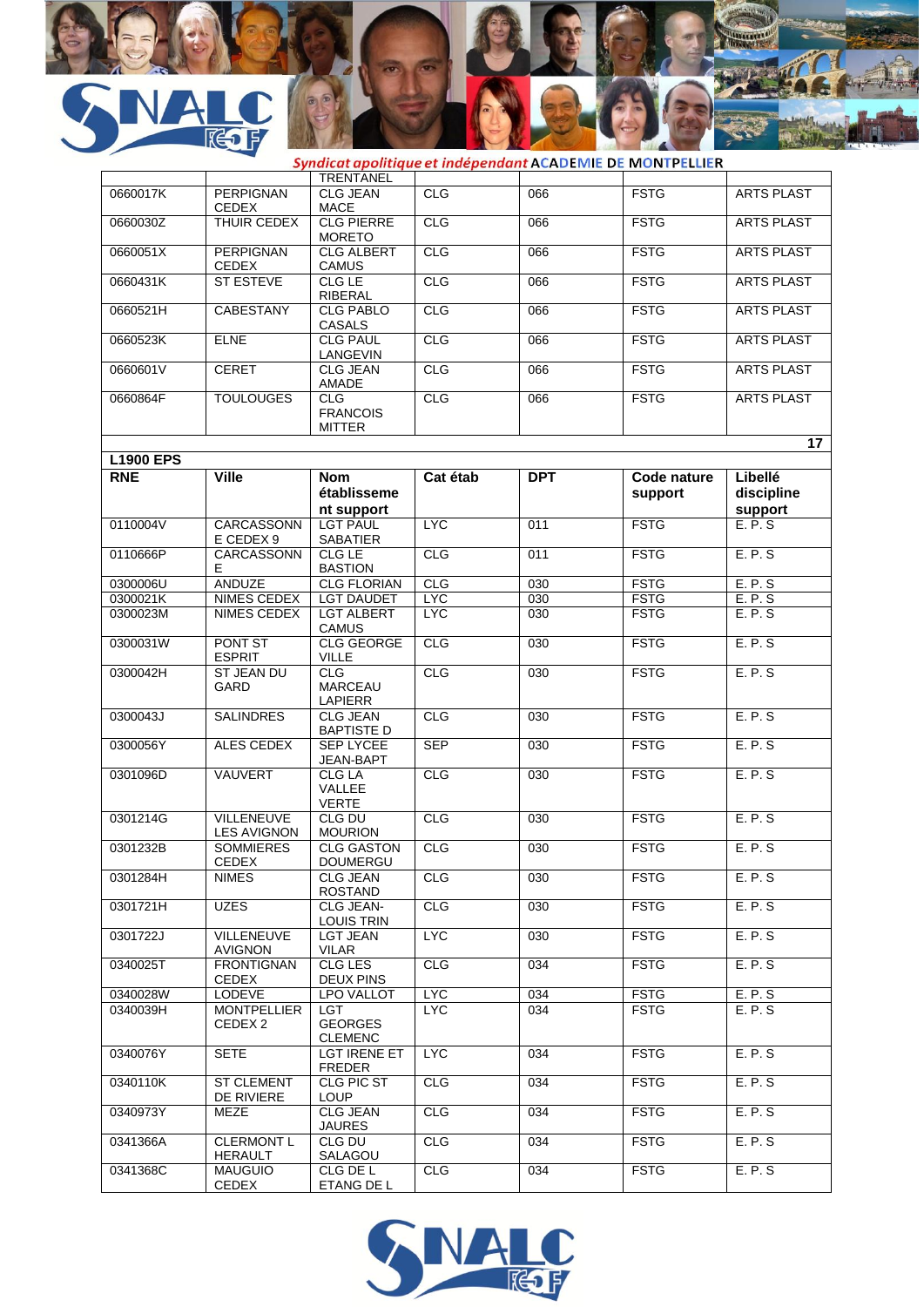

|            | $\sim$                                   |                                         |            |            | Syndicat apolitique et indépendant ACADEMIE DE MONTPELLIER |                                  |
|------------|------------------------------------------|-----------------------------------------|------------|------------|------------------------------------------------------------|----------------------------------|
| 0341386X   | <b>GIGNAC</b>                            | CLG LO<br><b>TRENTANEL</b>              | <b>CLG</b> | 034        | <b>FSTG</b>                                                | E. P. S                          |
| 0341577E   | <b>BAILLARGUES</b>                       | CLG LE<br><b>BERANGE</b>                | CLG        | 034        | <b>FSTG</b>                                                | E.P.S                            |
| 0341826A   | <b>CLAPIERS</b>                          | <b>CLGFRANCOI</b><br>S MITTERAND        | CLG        | 034        | <b>FSTG</b>                                                | E.P.S                            |
| 0341915X   | <b>MONTPELLIER</b><br>CEDEX <sub>5</sub> | <b>SGT LEGTA F</b><br><b>BAZILLE</b>    | <b>LYC</b> | 034        | <b>FSTG</b>                                                | E.P.S                            |
| 0342078Z   | <b>VILLENEUVE</b><br>MAGUELONE           | <b>CLG DES</b><br><b>SALINS</b>         | CLG        | 034        | <b>FSTG</b>                                                | E.P.S                            |
| 0480019K   | <b>MENDE</b><br><b>CEDEX</b>             | LP EMILE<br>PEYTAVIN                    | LP         | 048        | <b>FSTG</b>                                                | E.P.S                            |
| 0660015H   | <b>PERPIGNAN</b>                         | <b>SEP CHARLES</b><br><b>BLANC</b>      | <b>SEP</b> | 066        | <b>FSTG</b>                                                | E.P.S                            |
| 0660019M   | <b>PERPIGNAN</b><br><b>CEDEX</b>         | <b>CLG SAINT-</b><br><b>EXUPERY</b>     | CLG        | 066        | <b>FSTG</b>                                                | E.P.S                            |
| 0660028X   | <b>ST LAURENT</b><br>SALANQUE            | <b>CLG JEAN</b><br><b>MERMOZ</b>        | CLG        | 066        | <b>FSTG</b>                                                | E.P.S                            |
| 0660028X   | <b>ST LAURENT</b><br>SALANQUE            | <b>CLG JEAN</b><br><b>MERMOZ</b>        | CLG        | 066        | <b>FSTG</b>                                                | E.P.S                            |
| 0660523K   | <b>ELNE</b>                              | <b>CLG PAUL</b><br>LANGEVIN             | CLG        | 066        | <b>FSTG</b>                                                | E.P.S                            |
| 0660601V   | <b>CERET</b>                             | <b>CLG JEAN</b><br>AMADE                | CLG        | 066        | <b>FSTG</b>                                                | E.P.S                            |
| 0660648W   | <b>CANET EN</b><br><b>ROUSSILLON</b>     | <b>CLG LA COTE</b><br><b>RADIEUS</b>    | <b>CLG</b> | 066        | <b>FSTG</b>                                                | E.P.S                            |
| 0660653B   | LE SOLER                                 | <b>CLG JULES</b><br><b>VERNE</b>        | CLG        | 066        | <b>FSTG</b>                                                | E.P.S                            |
| L7100      |                                          |                                         |            |            |                                                            | 37                               |
| <b>RNE</b> | <b>Ville</b>                             | <b>Nom</b>                              | Cat étab   | <b>DPT</b> | Code nature                                                | Libellé                          |
|            |                                          | établisseme<br>nt support               |            |            | support                                                    | discipline<br>support            |
| 0110022P   | <b>NARBONNE</b>                          | <b>LGT LACROIX</b>                      | <b>LYC</b> | 011        | <b>FSTG</b>                                                | <b>BIOCH.BIOL</b>                |
| 0300023M   | NIMES CEDEX                              | <b>LGT ALBERT</b><br><b>CAMUS</b>       | <b>LYC</b> | 030        | <b>FSTG</b>                                                | <b>BIOCH.BIOL</b>                |
| 0660907C   | <b>THEZA</b>                             | <b>LGT ANNEXE</b><br><b>LGT PABL</b>    | <b>LYC</b> | 066        | <b>FSTG</b>                                                | <b>BIOCH.BIOL</b>                |
|            |                                          |                                         |            |            |                                                            | $\overline{\mathbf{3}}$          |
| L7300      |                                          |                                         |            |            |                                                            |                                  |
| <b>RNE</b> | <b>Ville</b>                             | <b>Nom</b><br>établisseme<br>nt support | Cat étab   | <b>DPT</b> | Code nature<br>support                                     | Libellé<br>discipline<br>support |
| 0110007Y   |                                          | CARCASSONN LGT JULES FIL LYC            |            | 011        | <b>FSTG</b>                                                | SC.&.TEC M                       |
| 0110007Y   | CARCASSONN                               | <b>LGT JULES FIL</b>                    | <b>LYC</b> | 011        | <b>FSTG</b>                                                | SC.&.TEC M                       |
| 0340011C   | <b>BEZIERS</b><br><b>CEDEX</b>           | <b>LGT JEAN</b><br><b>MOULIN</b>        | <b>LYC</b> | 034        | <b>FSTG</b>                                                | SC.&.TEC M                       |
| 0480009Z   | MENDE<br><b>CEDEX</b>                    | <b>LGT EMILE</b><br>PEYTAVIN            | <b>LYC</b> | 048        | <b>FSTG</b>                                                | SC.&.TEC M                       |
|            |                                          |                                         |            |            |                                                            | 4                                |
|            | <b>L8011 ECONOMIE DE GESTION COM</b>     |                                         |            |            |                                                            |                                  |
| <b>RNE</b> | <b>Ville</b>                             | Nom<br>établisseme                      | Cat étab   | <b>DPT</b> | Code nature<br>support                                     | Libellé<br>discipline            |
|            |                                          | nt support                              |            |            |                                                            | support                          |
| 0301778V   | ST CHRISTOL<br>LES ALES                  | <b>LPO JACQUES</b><br>PREVERT           | <b>LYC</b> | 030        | <b>FSTG</b>                                                | ECO.GE.COM                       |
|            |                                          |                                         |            |            |                                                            | 1                                |
|            | <b>L8012 ECONOMIE DE GESTION FIN</b>     |                                         |            |            |                                                            |                                  |
| <b>RNE</b> | <b>Ville</b>                             | <b>Nom</b><br>établisseme<br>nt support | Cat étab   | <b>DPT</b> | Code nature<br>support                                     | Libellé<br>discipline<br>support |
| 0340040J   | <b>MONTPELLIER</b><br>CEDEX 2            | LPO JULES<br><b>GUESDE</b>              | <b>LYC</b> | 034        | <b>FSTG</b>                                                | ECO.GE.FIN                       |
|            |                                          |                                         |            |            |                                                            | $\mathbf{1}$                     |

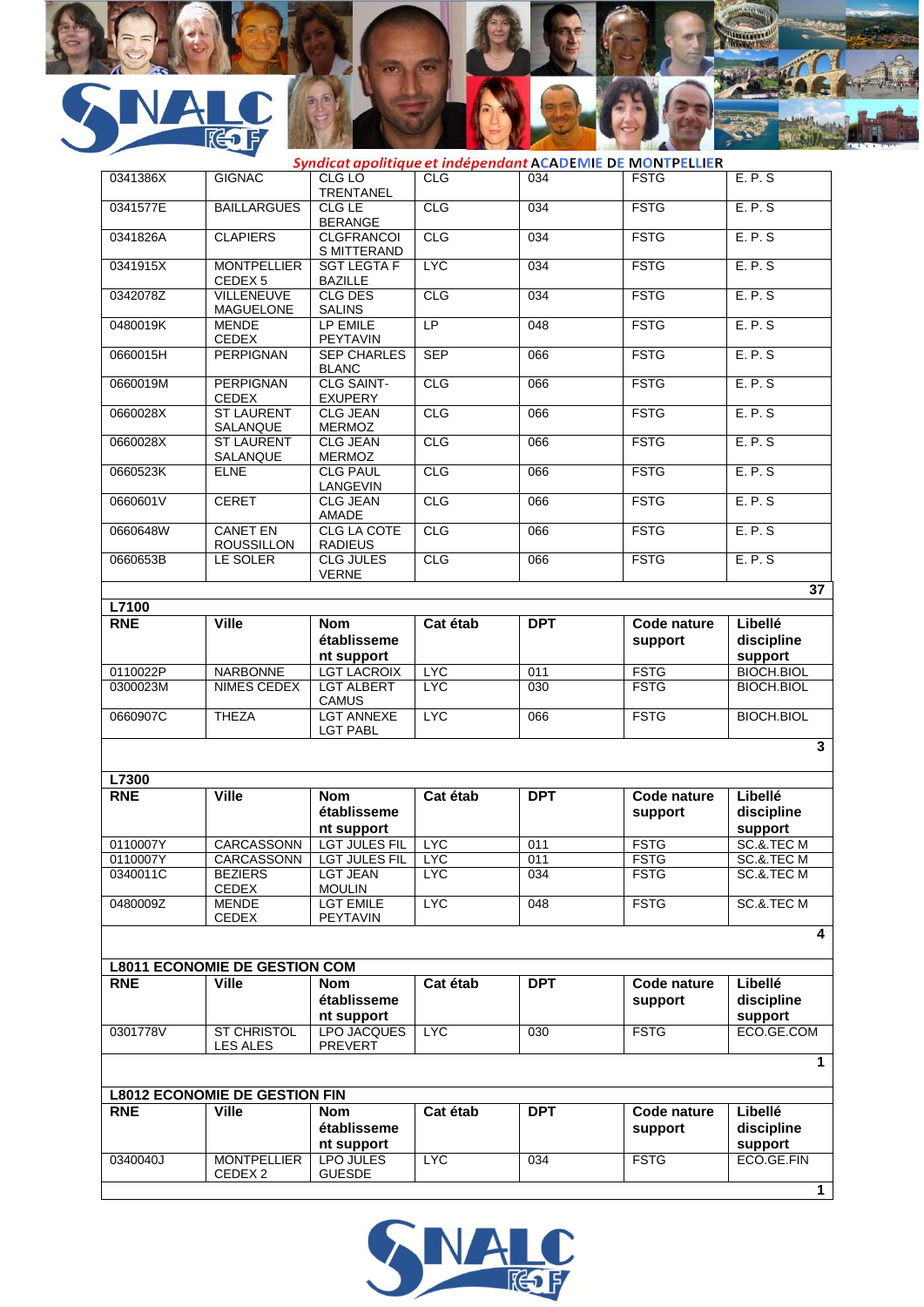

|            | P0210 LETTRES / HISTOIRE GEOGRAPHIE |                                           |                 |            |                        |                                  |
|------------|-------------------------------------|-------------------------------------------|-----------------|------------|------------------------|----------------------------------|
| <b>RNE</b> | <b>Ville</b>                        | <b>Nom</b><br>établisseme<br>nt support   | Cat étab        | <b>DPT</b> | Code nature<br>support | Libellé<br>discipline<br>support |
| 0110008Z   | CARCASSONN<br>E CEDEX               | LP LY JULES<br><b>FIL</b>                 | LP              | 011        | <b>FSTG</b>            | LET.HIS.GE                       |
| 0110034C   | <b>NARBONNE</b><br><b>CEDEX</b>     | <b>LP GUSTAVE</b><br><b>EIFFEL</b>        | $\overline{LP}$ | 011        | <b>FSTG</b>            | LET.HIS.GE                       |
| 0110034C   | <b>NARBONNE</b><br><b>CEDEX</b>     | LP GUSTAVE<br><b>EIFFEL</b>               | $\overline{LP}$ | 011        | <b>FSTG</b>            | LET.HIS.GE                       |
| 0110034C   | <b>NARBONNE</b><br><b>CEDEX</b>     | LP GUSTAVE<br><b>EIFFEL</b>               | <b>LP</b>       | 011        | <b>FSTG</b>            | LET.HIS.GE                       |
| 0300058A   | NIMES CEDEX<br>$\overline{2}$       | LP LY<br><b>FREDERIC</b><br><b>MISTRA</b> | LP              | 030        | <b>FSTG</b>            | LET.HIS.GE                       |
| 0301210C   | NIMES CEDEX                         | LP VOLTAIRE                               | LP.             | 030        | <b>FSTG</b>            | LET.HIS.GE                       |
| 0301657N   | <b>MILHAUD</b>                      | SEP LPO G.DE<br><b>GAULLE</b>             | <b>SEP</b>      | 030        | <b>FSTG</b>            | LET.HIS.GE                       |
| 0340006X   | <b>BEDARIEUX</b>                    | LP LY<br><b>FERNAND</b><br>LEGER          | LP              | 034        | <b>FSTG</b>            | LET.HIS.GE                       |
| 0340012D   | <b>BEZIERS</b>                      | LP JEAN<br><b>MERMOZ</b>                  | LP              | 034        | <b>FSTG</b>            | LET.HIS.GE                       |
| 0340013E   | <b>BEZIERS</b><br><b>CEDEX</b>      | LP JEAN<br><b>MOULIN</b>                  | LP              | 034        | <b>FSTG</b>            | LET.HIS.GE                       |
| 0341385W   | <b>MONTPELLIER</b><br>CEDEX 4       | LP LY<br><b>LEONARD DE</b><br><b>VINC</b> | LP              | 034        | <b>FSTG</b>            | LET.HIS.GE                       |
| 0341829D   | <b>MONTPELLIER</b><br>CEDEX 2       | SEP LPO J<br><b>GUESDE</b>                | <b>SEP</b>      | 034        | <b>FSTG</b>            | LET.HIS.GE                       |
| 0341830E   | <b>LODEVE</b><br><b>CEDEX</b>       | <b>SEP LPO</b><br>JOSEPH VALL             | <b>SEP</b>      | 034        | <b>FSTG</b>            | LET.HIS.GE                       |
| 0341837M   | <b>LATTES</b><br>CEDEX              | <b>SEP LPO</b><br>JEAN-<br><b>FRANCO</b>  | <b>SEP</b>      | 034        | <b>FSTG</b>            | LET.HIS.GE                       |
| 0341939Y   | CASTELNAU<br>LE LEZ                 | <b>SEP LPO</b><br>POMPIDOU                | <b>SEP</b>      | 034        | <b>FSTG</b>            | LET.HIS.GE                       |
| 0342079A   | <b>ST CLEMENT</b><br>DE RIVIERE     | <b>SEP LPO</b><br>JEAN JAURES             | <b>SEP</b>      | 034        | <b>FSTG</b>            | LET.HIS.GE                       |
| 0342289D   | <b>MONTPELLIER</b>                  | SEP LPO<br><b>GEORGES</b><br><b>FRE</b>   | <b>SEP</b>      | 034        | <b>FSTG</b>            | LET.HIS.GE                       |
| 0660015H   | <b>PERPIGNAN</b>                    | <b>SEP CHARLES</b><br><b>BLANC</b>        | <b>SEP</b>      | 066        | <b>FSTG</b>            | LET.HIS.GE                       |
|            |                                     |                                           |                 |            |                        | 18                               |
|            | P0222 LETTRES / ANGLAIS             |                                           |                 |            |                        |                                  |
| <b>RNE</b> | <b>Ville</b>                        | <b>Nom</b><br>établisseme<br>nt support   | Cat étab        | <b>DPT</b> | Code nature<br>support | Libellé<br>discipline<br>support |
| 0301210C   | NIMES CEDEX                         | LP VOLTAIRE                               | LP              | 030        | <b>FSTG</b>            | <b>LET ANGLAI</b>                |
| 0301270T   | NIMES CEDEX<br>2                    | LP LY<br><b>INDUSTRIEL</b><br><b>JULE</b> | LP              | 030        | <b>FSTG</b>            | <b>LET ANGLAI</b>                |
| 0660015H   | PERPIGNAN                           | <b>SEP CHARLES</b><br><b>BLANC</b>        | <b>SEP</b>      | 066        | <b>FSTG</b>            | <b>LET ANGLAI</b>                |
|            | P0226 LETTRES / ESPAGNOL            |                                           |                 |            |                        | $\overline{\mathbf{3}}$          |
|            |                                     |                                           |                 |            |                        |                                  |
| <b>RNE</b> | <b>Ville</b>                        | <b>Nom</b><br>établisseme<br>nt support   | Cat étab        | <b>DPT</b> | Code nature<br>support | Libellé<br>discipline<br>support |
| 0300951W   | <b>BAGNOLS</b><br><b>SUR CEZE</b>   | <b>SEP LPO A</b><br><b>EINSTEIN</b>       | <b>SEP</b>      | 030        | <b>FSTG</b>            | <b>LET ESPAGN</b>                |
| 0341939Y   | CASTELNAU<br>LE LEZ                 | SEP LPO<br>POMPIDOU                       | <b>SEP</b>      | 034        | <b>FSTG</b>            | <b>LET ESPAGN</b>                |

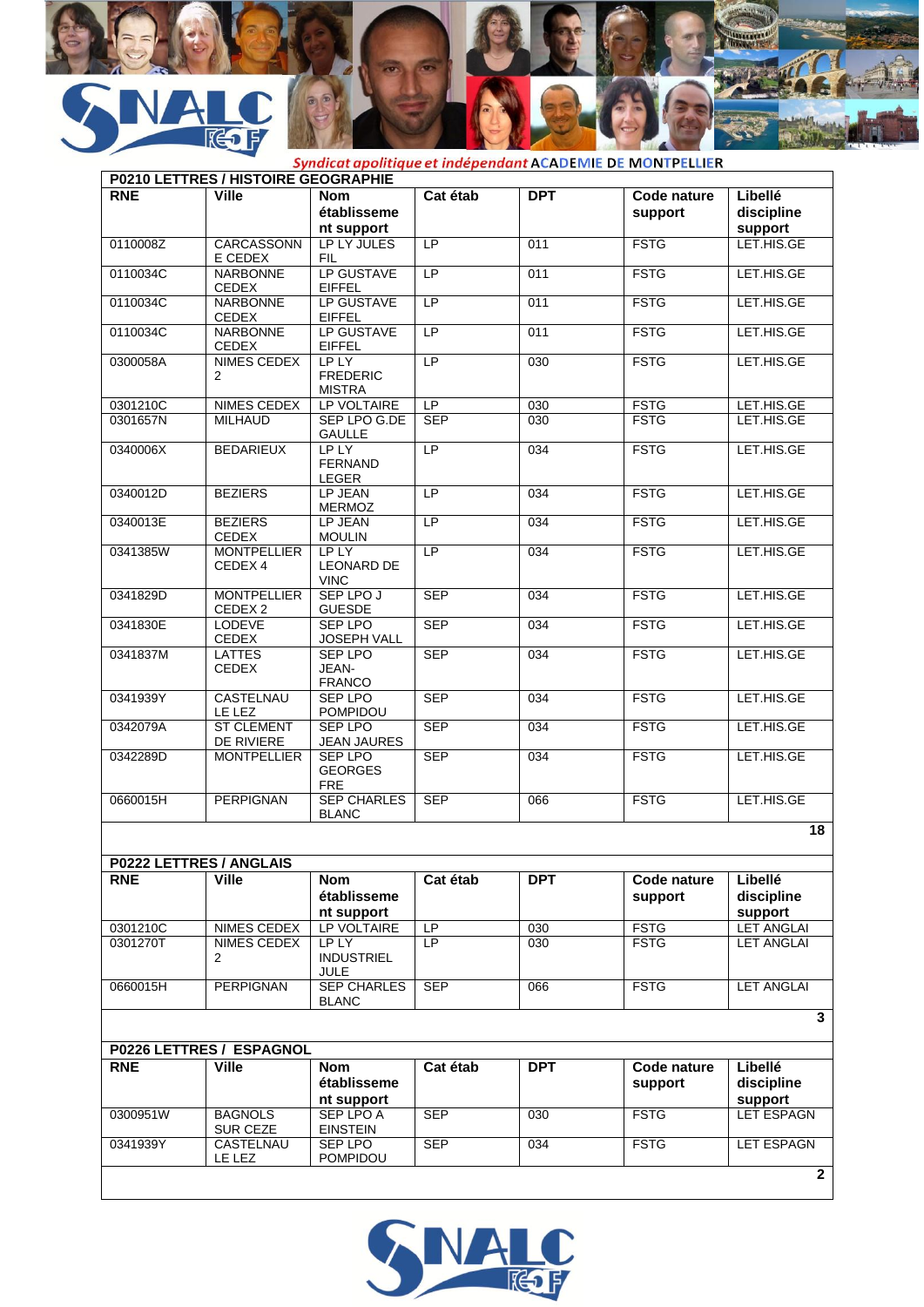

|            | P1315 MATHEMATIQUES SCIENCES PHYSIQUES                |                                         |                 |                  |                        |                                  |
|------------|-------------------------------------------------------|-----------------------------------------|-----------------|------------------|------------------------|----------------------------------|
| <b>RNE</b> | <b>Ville</b>                                          | <b>Nom</b><br>établisseme<br>nt support | Cat étab        | <b>DPT</b>       | Code nature<br>support | Libellé<br>discipline<br>support |
| 0110008Z   | CARCASSONN                                            | LP LY JULES                             | LP              | 011              | <b>FSTG</b>            | MATH.SC.PH                       |
|            | E CEDEX                                               | <b>FIL</b>                              |                 |                  |                        |                                  |
| 0110034C   | <b>NARBONNE</b><br><b>CEDEX</b>                       | LP GUSTAVE<br><b>EIFFEL</b>             | LP              | 011              | <b>FSTG</b>            | MATH.SC.PH                       |
| 0300047N   | <b>UZES CEDEX</b>                                     | LP LY D'ART<br><b>GEORGES G</b>         | $\overline{LP}$ | 030              | <b>FSTG</b>            | MATH.SC.PH                       |
| 0300058A   | NIMES CEDEX                                           | LP LY MISTRA                            | LP              | 030              | <b>FSTG</b>            | MATH.SC.PH                       |
| 0300951W   | <b>BAGNOLS</b><br>SUR CEZE                            | <b>SEP LPO A</b><br><b>EINSTEIN</b>     | <b>SEP</b>      | 030              | <b>FSTG</b>            | MATH.SC.PH                       |
| 0301210C   | <b>NIMES CEDEX</b>                                    | LP VOLTAIRE                             | LP              | 030              | <b>FSTG</b>            | MATH.SC.PH                       |
| 0301657N   | <b>MILHAUD</b>                                        | SEP LPO G.DE<br><b>GAULLE</b>           | <b>SEP</b>      | $\overline{030}$ | <b>FSTG</b>            | MATH.SC.PH                       |
| 0340006X   | <b>BEDARIEUX</b>                                      | LP LY<br><b>FERNAND</b><br>LEGER        | LP              | 034              | <b>FSTG</b>            | MATH.SC.PH                       |
| 0342079A   | <b>ST CLEMENT</b><br>DE RIVIERE                       | <b>SEP LPO</b><br><b>JEAN JAURES</b>    | <b>SEP</b>      | 034              | <b>FSTG</b>            | MATH.SC.PH                       |
| 0342221E   | LUNEL CEDEX                                           | <b>SEP LPO</b><br><b>VICTOR HUGO</b>    | <b>SEP</b>      | 034              | <b>FSTG</b>            | MATH.SC.PH                       |
| 0660015H   | <b>PERPIGNAN</b>                                      | <b>SEP CHARLES</b><br><b>BLANC</b>      | <b>SEP</b>      | 066              | <b>FSTG</b>            | MATH.SC.PH                       |
| 0660787X   | <b>CERET</b><br><b>CEDEX</b>                          | SFP I PO<br>DEODAT DE S                 | <b>SEP</b>      | 066              | <b>FSTG</b>            | MATH.SC.PH                       |
|            |                                                       |                                         |                 |                  |                        | 12                               |
| <b>RNE</b> | <b>P2200 GENIE INDUSTRIEL TEXTILE</b><br><b>Ville</b> |                                         |                 | <b>DPT</b>       |                        | Libellé                          |
|            |                                                       | <b>Nom</b><br>établisseme<br>nt support | Cat étab        |                  | Code nature<br>support | discipline<br>support            |
| 0301659R   | NIMES CEDEX                                           | <b>SEP LPO E</b>                        | <b>SEP</b>      | $\overline{030}$ | <b>FSTG</b>            | G.IND.TEXT                       |
|            | 2                                                     | <b>HEMINGWAY</b>                        |                 |                  |                        |                                  |
|            | <b>P3020 GENIE CONSTRUCTION</b>                       |                                         |                 |                  |                        | 1                                |
| <b>RNE</b> | <b>Ville</b>                                          | <b>Nom</b>                              | Cat étab        | <b>DPT</b>       | Code nature            | Libellé                          |
|            |                                                       | établisseme                             |                 |                  | support                | discipline                       |
| 0300058A   | <b>NIMES CEDEX</b>                                    | nt support<br>LP LY MISTRA              | LP              | 030              | <b>FSTG</b>            | support<br>G.CONS.REA            |
|            |                                                       |                                         |                 |                  |                        |                                  |
|            | <b>P3028 PEINTURE REVETEMENT</b>                      |                                         |                 |                  |                        |                                  |
| <b>RNE</b> | <b>Ville</b>                                          | <b>Nom</b><br>établisseme<br>nt support | Cat étab        | <b>DPT</b>       | Code nature<br>support | Libellé<br>discipline<br>support |
| 0340006X   | <b>BEDARIEUX</b>                                      | LP LY<br><b>FERNAND</b><br>LEGER        | LP.             | 034              | <b>FSTG</b>            | PEINT REVT                       |
|            | <b>P3100 GENIE THERMIQUE</b>                          |                                         |                 |                  |                        | $\mathbf{1}$                     |
| <b>RNE</b> | <b>Ville</b>                                          | <b>Nom</b>                              | Cat étab        | <b>DPT</b>       | Code nature            | Libellé                          |
|            |                                                       | établisseme<br>nt support               |                 |                  | support                | discipline<br>support            |
| 0110034C   | <b>NARBONNE</b><br><b>CEDEX</b>                       | LP GUSTAVE<br><b>EIFFEL</b>             | LP              | 011              | <b>FSTG</b>            | <b>GENIE THER</b>                |
|            |                                                       |                                         |                 |                  |                        |                                  |
|            | <b>P4500 GENIE MECANIQUE ENG</b>                      |                                         |                 |                  |                        |                                  |
| <b>RNE</b> | <b>Ville</b>                                          | <b>Nom</b><br>établisseme<br>nt support | Cat étab        | <b>DPT</b>       | Code nature<br>support | Libellé<br>discipline<br>support |
| 0301270T   | NIMES CEDEX<br>2                                      | LP LY<br><b>INDUSTRIEL</b><br>JULE      | LP              | 030              | <b>FSTG</b>            | G.MECA.ENG                       |
| 0340043M   | <b>MONTPELLIER</b>                                    | LP LY PIERRE<br><b>MENDES FRA</b>       | LP              | 034              | <b>FSTG</b>            | G.MECA.ENG                       |

Human

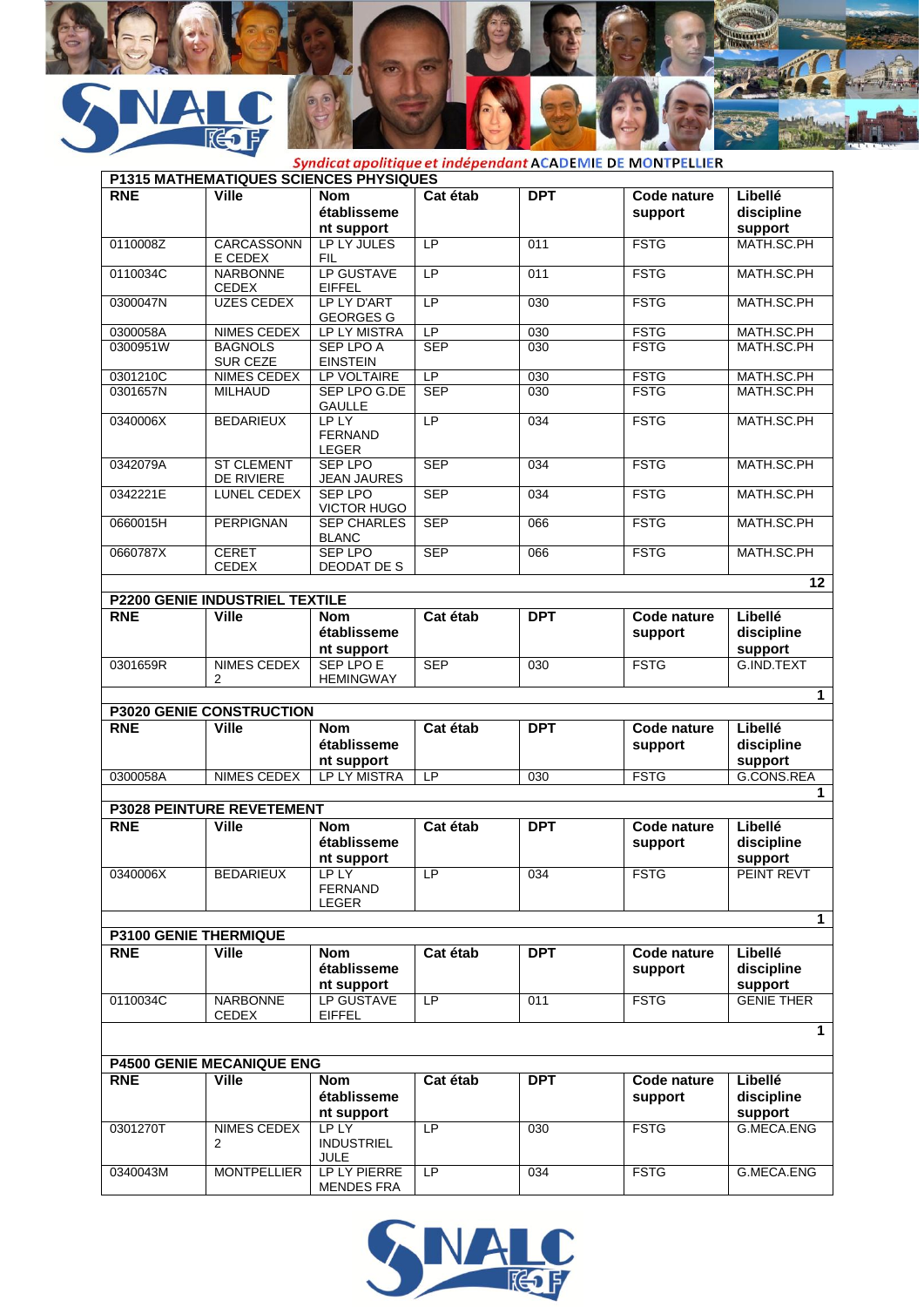

| Syndicat apolitique et indépendant ACADEMIE DE MONTPELLIER   |                                    |                                                  |                 |                  |                        |                                  |  |  |  |  |  |
|--------------------------------------------------------------|------------------------------------|--------------------------------------------------|-----------------|------------------|------------------------|----------------------------------|--|--|--|--|--|
| 0660015H                                                     | <b>PERPIGNAN</b>                   | <b>SEP CHARLES</b><br><b>BLANC</b>               | <b>SEP</b>      | 066              | <b>FSTG</b>            | G.MECA.ENG                       |  |  |  |  |  |
| $\overline{\mathbf{3}}$<br><b>P4550 GENIE MECANIQUE AUTO</b> |                                    |                                                  |                 |                  |                        |                                  |  |  |  |  |  |
| Cat étab                                                     |                                    |                                                  |                 |                  |                        |                                  |  |  |  |  |  |
| <b>RNE</b>                                                   | <b>Ville</b>                       | <b>Nom</b><br>établisseme<br>nt support          |                 | <b>DPT</b>       | Code nature<br>support | Libellé<br>discipline<br>support |  |  |  |  |  |
| 0301270T                                                     | NIMES CEDEX<br>2                   | <b>LP LY</b><br><b>INDUSTRIEL</b><br><b>JULE</b> | LP              | 030              | <b>FSTG</b>            | G.MEC.AUTO                       |  |  |  |  |  |
| 1                                                            |                                    |                                                  |                 |                  |                        |                                  |  |  |  |  |  |
| P5200 GENIE ELECTROTECHNIQUE                                 |                                    |                                                  |                 |                  |                        |                                  |  |  |  |  |  |
| <b>RNE</b>                                                   | <b>Ville</b>                       | <b>Nom</b>                                       | Cat étab        | <b>DPT</b>       | Code nature            | Libellé                          |  |  |  |  |  |
|                                                              |                                    | établisseme<br>nt support                        |                 |                  | support                | discipline<br>support            |  |  |  |  |  |
| 0300058A                                                     | NIMES CEDEX                        | LP LY MISTRA                                     | LP              | 030              | <b>FSTG</b>            | G.ELECTROT                       |  |  |  |  |  |
| 0341385W                                                     | <b>MONTPELLIER</b>                 | LP LY VINCI                                      | LP              | 034              | <b>FSTG</b>            | <b>G.ELECTROT</b>                |  |  |  |  |  |
|                                                              |                                    |                                                  |                 |                  |                        | $\mathbf{2}$                     |  |  |  |  |  |
|                                                              |                                    |                                                  |                 |                  |                        |                                  |  |  |  |  |  |
| <b>P6500 ARTS APPLIQUES</b>                                  |                                    |                                                  |                 |                  |                        |                                  |  |  |  |  |  |
| <b>RNE</b>                                                   | <b>Ville</b>                       | <b>Nom</b><br>établisseme<br>nt support          | Cat étab        | <b>DPT</b>       | Code nature<br>support | Libellé<br>discipline<br>support |  |  |  |  |  |
| 0300056Y                                                     | ALES CEDEX                         | SEP JBD                                          | <b>SEP</b>      | 030              | <b>FSTG</b>            | <b>ARTS APPLI</b>                |  |  |  |  |  |
| 0340013E                                                     | <b>BEZIERS</b><br><b>CEDEX</b>     | LP JEAN<br><b>MOULIN</b>                         | LP              | 034              | <b>FSTG</b>            | <b>ARTS APPLI</b>                |  |  |  |  |  |
| 0340078A                                                     | <b>SETE</b>                        | LP LY<br><b>CHARLES DE</b><br><b>GAUL</b>        | LP              | 034              | <b>FSTG</b>            | <b>ARTS APPLI</b>                |  |  |  |  |  |
| 3                                                            |                                    |                                                  |                 |                  |                        |                                  |  |  |  |  |  |
| <b>P7200 BIOTECHNOLOGIE</b>                                  |                                    |                                                  |                 |                  |                        |                                  |  |  |  |  |  |
| <b>RNE</b>                                                   | <b>Ville</b>                       | <b>Nom</b>                                       | Cat étab        | <b>DPT</b>       | Code nature            | Libellé                          |  |  |  |  |  |
|                                                              |                                    | établisseme<br>nt support                        |                 |                  | support                | discipline<br>support            |  |  |  |  |  |
| 0301210C                                                     | <b>NIMES CEDEX</b>                 | LP VOLTAIRE                                      | $\overline{LP}$ | 030              | <b>FSTG</b>            | <b>BIOTECHNOL</b>                |  |  |  |  |  |
| 0301657N                                                     | <b>MILHAUD</b>                     | SEP LPO G.DE<br><b>GAULLE</b>                    | <b>SEP</b>      | $\overline{030}$ | <b>FSTG</b>            | <b>BIOTECHNOL</b>                |  |  |  |  |  |
| 0340013E                                                     | <b>BEZIERS</b><br><b>CEDEX</b>     | LP JEAN<br><b>MOULIN</b>                         | LP              | 034              | <b>FSTG</b>            | <b>BIOTECHNOL</b>                |  |  |  |  |  |
| 0341828C                                                     | AGDE CEDEX                         | <b>SEP LPO</b><br><b>AUGUSTE</b><br>LOU          | <b>SEP</b>      | 034              | <b>FSTG</b>            | <b>BIOTECHNOL</b>                |  |  |  |  |  |
| 0342079A                                                     | <b>ST CLEMENT</b><br>DE RIVIERE    | SEP LPO<br><b>JEAN JAURES</b>                    | <b>SEP</b>      | 034              | <b>FSTG</b>            | <b>BIOTECHNOL</b>                |  |  |  |  |  |
| 0480496D                                                     | <b>ST CHELY D</b><br><b>APCHER</b> | <b>SEP LPO</b><br>THEOPHILE R                    | <b>SEP</b>      | 048              | <b>FSTG</b>            | <b>BIOTECHNOL</b>                |  |  |  |  |  |
| 6                                                            |                                    |                                                  |                 |                  |                        |                                  |  |  |  |  |  |
| <b>P7300 STMS</b>                                            |                                    |                                                  |                 |                  |                        |                                  |  |  |  |  |  |
| <b>RNE</b>                                                   | <b>Ville</b>                       | Nom<br>établisseme                               | Cat étab        | <b>DPT</b>       | Code nature<br>support | Libellé<br>discipline            |  |  |  |  |  |
|                                                              |                                    | nt support                                       |                 |                  |                        | support                          |  |  |  |  |  |
| 0110027V                                                     | QUILLAN                            |                                                  | LP              | 011              | <b>FSTG</b>            | SC.TEC.MED                       |  |  |  |  |  |
| 0300056Y                                                     | ALES CEDEX                         | <b>SEP LYCEE</b><br>JEAN-BAPT                    | <b>SEP</b>      | 030              | <b>FSTG</b>            | SC.TEC.MED                       |  |  |  |  |  |
| 0341828C                                                     | AGDE CEDEX                         | SEP LPO<br><b>AUGUSTE</b><br>LOU                 | <b>SEP</b>      | 034              | <b>FSTG</b>            | SC.TEC.MED                       |  |  |  |  |  |
| 0480019K                                                     | <b>MENDE</b><br>CEDEX              | LP EMILE<br>PEYTAVIN                             | LP              | 048              | <b>FSTG</b>            | SC.TEC.MED                       |  |  |  |  |  |
| 0660015H                                                     | <b>PERPIGNAN</b>                   | <b>SEP CHARLES</b><br><b>BLANC</b>               | <b>SEP</b>      | 066              | <b>FSTG</b>            | SC.TEC.MED                       |  |  |  |  |  |
|                                                              |                                    |                                                  |                 |                  |                        | 5                                |  |  |  |  |  |